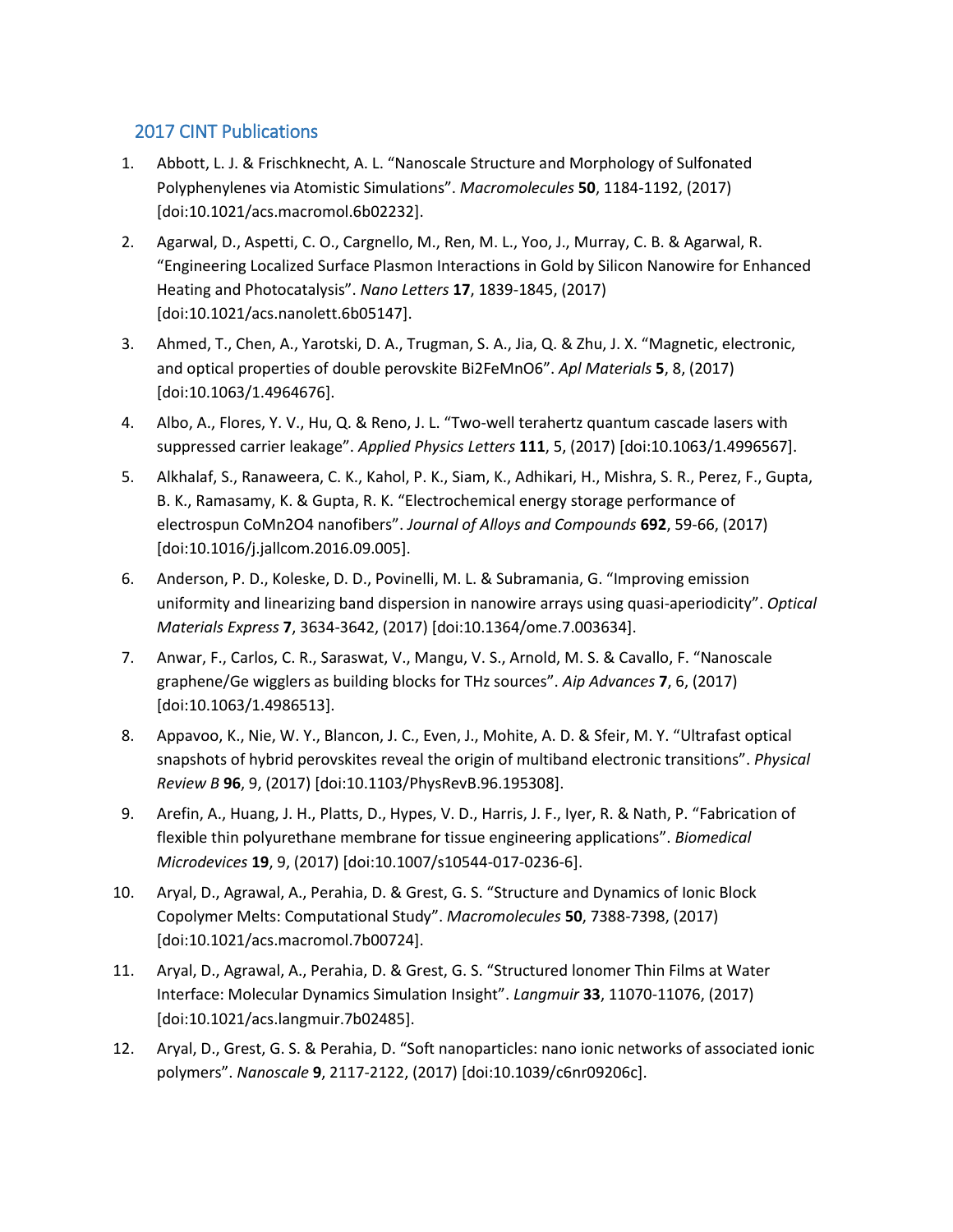- 13. Atha, D. H., Nagy, A., Steinbruck, A., Dennis, A. M., Hollingsworth, J. A., Dua, V., Iyer, R. & Nelson, B. C. "Quantifying engineered nanomaterial toxicity: comparison of common cytotoxicity and gene expression measurements". *Journal of Nanobiotechnology* **15**, 9, (2017) [doi:10.1186/s12951-017-0312-3].
- 14. Athanasopoulos, S., Hernandez, L. A., Beljonne, D., Fernandez-Alberti, S. & Tretiak, S. "Ultrafast Non-Forster Intramolecular Donor Acceptor Excitation Energy Transfer". *Journal of Physical Chemistry Letters* **8**, 1688-1694, (2017) [doi:10.1021/acs.jpclett.7b00259].
- 15. Auchter, E., Marquez, J., Yarbro, S. L. & Dervishi, E. "A facile alternative technique for largearea graphene transfer via sacrificial polymer". *Aip Advances* **7**, 6, (2017) [doi:10.1063/1.4986780].
- 16. Azad, A. K., Efimov, A. V., Ghosh, S., Singleton, J., Taylor, A. J. & Chen, H. T. "Ultra-thin metasurface microwave flat lens for broadband applications". *Applied Physics Letters* **110**, 5, (2017) [doi:10.1063/1.4984219].
- 17. Bao, L. L., Zou, Y., Kirk, A. & Heagy, M. D. "Electronic Properties and Electroluminescent OLED Performance of Panchromatic Emissive N-Aryl-2,3-naphthalimides". *Journal of Physical Chemistry A* **121**, 9708-9719, (2017) [doi:10.1021/acs.jpca.7b08110].
- 18. Behzadirad, M., Nami, M., Rishinaramagalam, A. K., Feezell, D. F. & Busani, T. "GaN nanowire tips for nanoscale atomic force microscopy". *Nanotechnology* **28**, 6, (2017) [doi:10.1088/1361- 6528/aa6c0b].
- 19. Belyanchikov, M. A., Zhukova, E. S., Tretiak, S., Zhugayevych, A., Dressel, M., Uhlig, F., Smiatek, J., Fyta, M., Thomas, V. G. & Gorshunov, B. P. "Vibrational states of nano-confined water molecules in beryl investigated by first-principles calculations and optical experiments". *Physical Chemistry Chemical Physics* **19**, 30740-30748, (2017) [doi:10.1039/c7cp06472a].
- 20. Berg, M., Keyshar, K., Bilgin, I., Liu, F. Z., Yamaguchi, H., Vajtai, R., Chan, C., Gupta, G., Kar, S., Ajayan, P., Ohta, T. & Mohite, A. D. "Layer dependence of the electronic band alignment of few-layer MoS2 on SiO2 measured using photoemission electron microscopy". *Physical Review B* **95**, 9, (2017) [doi:10.1103/PhysRevB.95.235406].
- 21. Blancon, J. C., Tsai, H., Nie, W., Stoumpos, C. C., Pedesseau, L., Katan, C., Kepenekian, M., Soe, C. M. M., Appavoo, K., Sfeir, M. Y., Tretiak, S., Ajayan, P. M., Kanatzidis, M. G., Even, J., Crochet, J. J. & Mohite, A. D. "PEROVSKITE PHYSICS Extremely efficient internal exciton dissociation through edge states in layered 2D perovskites". *Science* **355**, 1288-1291, (2017) [doi:10.1126/science.aal4211].
- 22. Bogan, A., Studenikin, S. A., Korkusinski, M., Aers, G. C., Gaudreau, L., Zawadzki, P., Sachrajda, A. S., Tracy, L. A., Reno, J. L. & Hargett, T. W. "Consequences of Spin-Orbit Coupling at the Single Hole Level: Spin-Flip Tunneling and the Anisotropic g Factor". *Physical Review Letters* **118**, 5, (2017) [doi:10.1103/PhysRevLett.118.167701].
- 23. Bowlan, P., Bowlan, J., Trugman, S. A., Aguilar, R. V., Qi, J., Liu, X., Furdyna, J., Dobrowolska, M., Taylor, A. J., Yarotski, D. A. & Prasankumar, R. P. "Probing and controlling terahertz-driven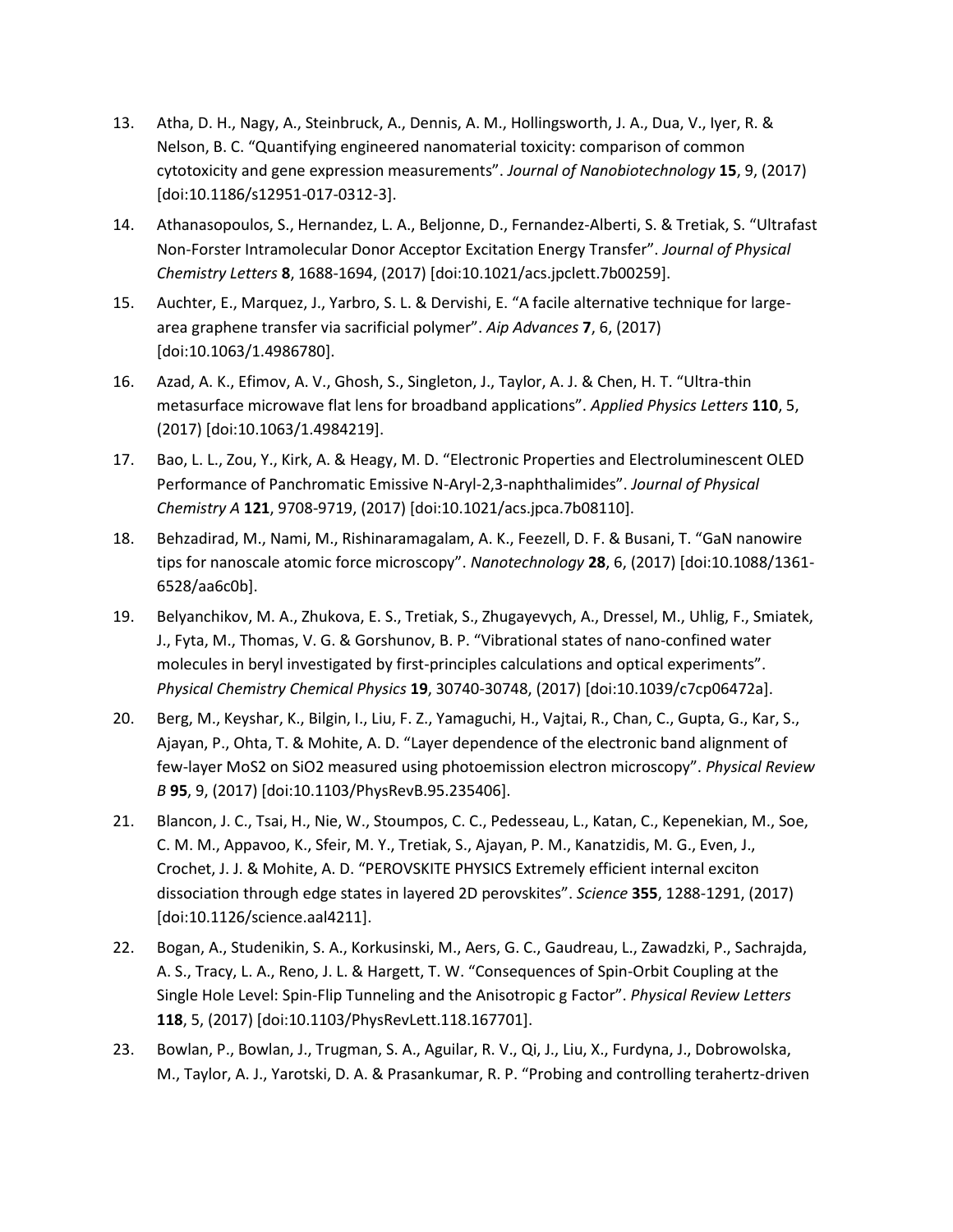structural dynamics with surface sensitivity". *Optica* **4**, 383-387, (2017) [doi:10.1364/optica.4.000383].

- 24. Brown, S. L., Hobbie, E. K., Tretiak, S. & Kilin, D. S. "First-Principles Study of Fluorescence in Silver Nanoclusters". *Journal of Physical Chemistry C* **121**, 23875-23885, (2017) [doi:10.1021/acs.jpcc.7b04870].
- 25. Bufford, D. C., Snow, C. S. & Hattar, K. "Cavity Formation in Molybdenum Studied In Situ in TEM". *Fusion Science and Technology* **71**, 268-274, (2017) [doi:10.1080/15361055.2016.1273700].
- 26. Burek, M. J., Meuwly, C., Evans, R. E., Bhaskar, M. K., Sipahigil, A., Meesala, S., Machielse, B., Sukachev, D. D., Nguyen, C. T., Pacheco, J. L., Bielejec, E., Lukin, M. D. & Loncar, M. "Fiber-Coupled Diamond Quantum Nanophotonic Interface". *Physical Review Applied* **8**, 10, (2017) [doi:10.1103/PhysRevApplied.8.024026].
- 27. Cai, H., Long, C. M., DeRose, C. T., Boynton, N., Urayama, J., Camacho, R., Pomerene, A., Starbuck, A. L., Trotter, D. C., Davids, P. S. & Lentine, A. L. "Silicon photonic transceiver circuit for high-speed polarization-based discrete variable quantum key distribution". *Optics Express* **25**, 12282-12294, (2017) [doi:10.1364/oe.25.012282].
- 28. Campione, S., Wood, M. G., Serkland, D. K., Parameswaran, S., Ihlefeld, J., Luk, T. S., Wendt, J. R., Geib, K. M. & Keeler, G. A. "Submicrometer Epsilon-Near-Zero Electroabsorption Modulators Enabled by High-Mobility Cadmium Oxide". *IEEE Photonics Journal* **9**, 6601307, (2017) [doi:10.1109/JPHOT.2017.2723299].
- 29. Chang, C. C., Headland, D., Abbott, D., Withayachumnankul, W. & Chen, H. T. "Demonstration of a highly efficient terahertz flat lens employing tri-layer metasurfaces". *Optics Letters* **42**, 1867-1870, (2017) [doi:10.1364/ol.42.001867].
- 30. Chaudhari, M. I., Rempe, S. B. & Pratt, L. R. "Quasi-chemical theory of F-(aq): The "no split occupancies rule" revisited". *Journal of Chemical Physics* **147**, 4, (2017) [doi:10.1063/1.4986244].
- 31. Chen, A. P., Wang, Q. A., Fitzsimmons, M. R., Enriquez, E., Weigand, M., Harrell, Z., McFarland, B., Lu, X. J., Dowden, P., MacManus-Driscoll, J. L., Yarotski, D. & Jia, Q. X. "Hidden Interface Driven Exchange Coupling in Oxide Heterostructures". *Advanced Materials* **29**, 7, (2017) [doi:10.1002/adma.201700672].
- 32. Chen, D., Li, N., Yuryev, D., Baldwin, J. K., Wang, Y. Q. & Demkowicz, M. J. "Self-organization of helium precipitates into elongated channels within metal nanolayers". *Science Advances* **3**, 6, (2017) [doi:10.1126/sciadv.aao2710].
- 33. Chen, D., Li, N., Yuryev, D., Wen, J., Baldwin, K., Demkowicz, M. J. & Wang, Y. Q. "Imaging the in-plane distribution of helium precipitates at a Cu/V interface". *Materials Research Letters* **5**, 335-342, (2017) [doi:10.1080/21663831.2017.1287132].
- 34. Chen, R. & Dayeh, S. A. "Recordings and Analysis of Atomic Ledge and Dislocation Movements in InGaAs to Nickelide Nanowire Phase Transformation". *Small* **13**, 10, (2017) [doi:10.1002/smll.201604117].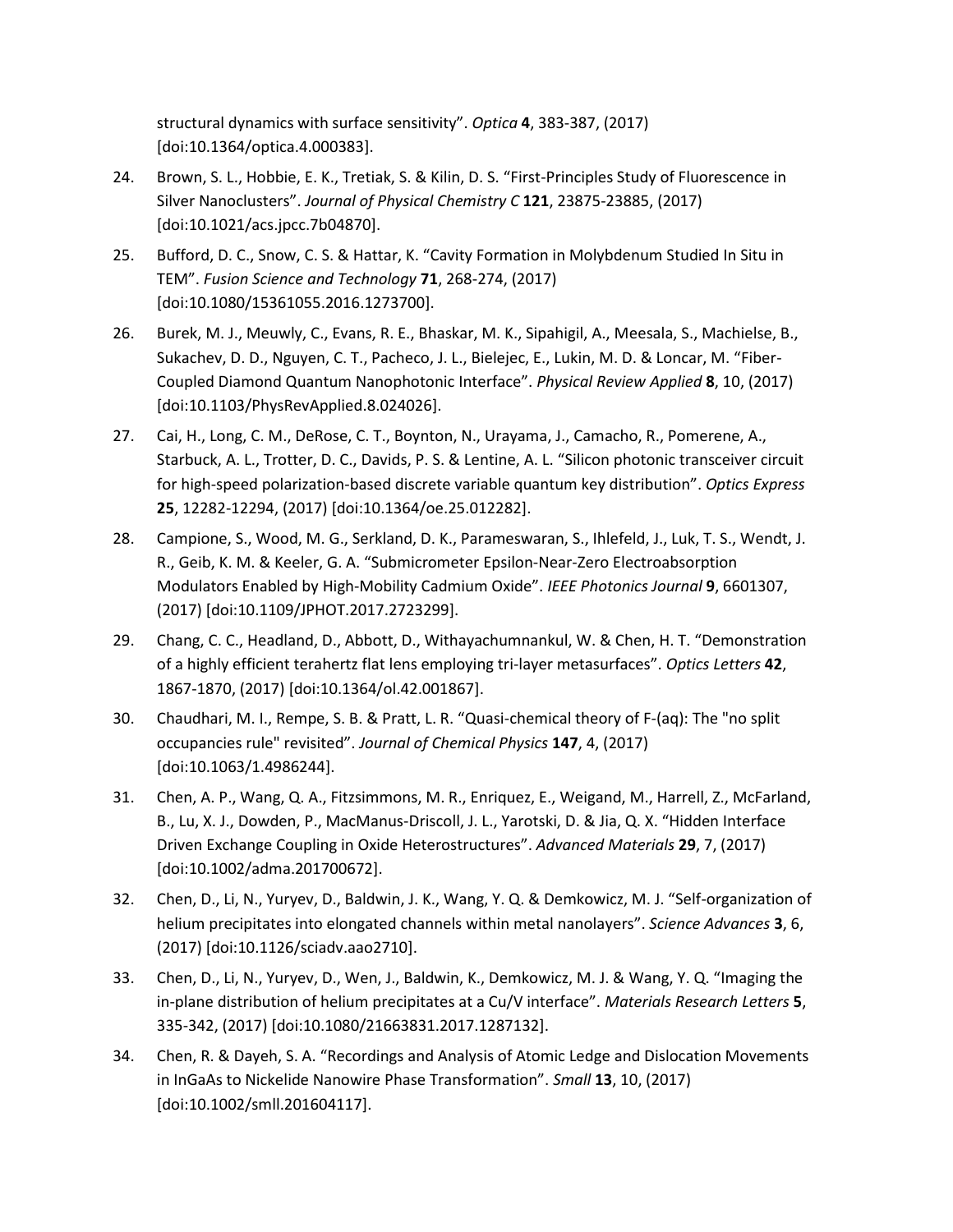- 35. Chen, R. J., Jungjohann, K. L., Mook, W. M., Nogan, J. & Dayeh, S. A. "Atomic Scale Dynamics of Contact Formation in the Cross-Section of InGaAs Nanowire Channels". *Nano Letters* **17**, 2189- 2196, (2017) [doi:10.1021/acs.nanolett.6b04713].
- 36. Chen, R. J., Nguyen, B. M., Tang, W., Liu, Y., Yoo, J. & Dayeh, S. A. "In situ control of synchronous germanide/silicide reactions with Ge/Si core/shell nanowires to monitor formation and strain evolution in abrupt 2.7 nm channel length". *Applied Physics Letters* **110**, 5, (2017) [doi:10.1063/1.4983835].
- 37. Chen, Y., Shao, S., Liu, X. Y., Yadav, S. K., Li, N., Mara, N. & Wang, J. "Misfit dislocation patterns of Mg-Nb interfaces". *Acta Materialia* **126**, 552-563, (2017) [doi:10.1016/j.actamat.2016.12.041].
- 38. Chen, Y., Wang, H., Kirk, M. A., Li, M., Wang, J. & Zhang, X. "Radiation induced detwinning in nanotwinned Cu". *Scripta Materialia* **130**, 37-41, (2017) [doi:10.1016/j.scriptamat.2016.10.033].
- 39. Cheng, S. F., Stevens, M. J. & Grest, G. S. "Ordering nanoparticles with polymer brushes". *Journal of Chemical Physics* **147**, 7, (2017) [doi:10.1063/1.5006048].
- 40. Cheung, J., Frischknecht, A. L., Perego, M. & Bochev, P. "A hybrid, coupled approach for modeling charged fluids from the nano to the mesoscale". *Journal of Computational Physics* **348**, 364-384, (2017) [doi:10.1016/j.jcp.2017.07.030].
- 41. Choi, H., Neupane, M., Sasagawa, T., Chia, E. E. M. & Zhu, J. X. "Low-energy surface states in the normal state of alpha-PdBi2 superconductor". *Physical Review Materials* **1**, 5, (2017) [doi:10.1103/PhysRevMaterials.1.034201].
- 42. Chong, K. E., Orton, H., Staude, I., Decker, M., Miroshnichenko, A. E., Brener, I., Kivshar, Y. S. & Neshev, D. N. "Refractive index sensing with Fano resonances in silicon oligomers". *Philosophical Transactions of the Royal Society a-Mathematical Physical and Engineering Sciences* **375**, 9, (2017) [doi:10.1098/rsta.2016.0070].
- 43. Coughlin, J. E., Zhugayevych, A., Wang, M., Bazan, G. C. & Tretiak, S. "Charge delocalization characteristics of regioregular high mobility polymers". *Chemical Science* **8**, 1146-1151, (2017) [doi:10.1039/c6sc01599a].
- 44. Dayeh, S. A., Chen, R., Ro, Y. G. & Sim, J. "Progress in doping semiconductor nanowires during growth". *Materials Science in Semiconductor Processing* **62**, 135-155, (2017) [doi:10.1016/j.mssp.2016.10.016].
- 45. Delker, C. J., Yoo, J. Y., Bussmann, E., Swartzentruber, B. S. & Harris, C. T. "Dual-gate operation and carrier transport in SiGe p-n junction nanowires". *Nanotechnology* **28**, 4, (2017) [doi:10.1088/1361-6528/aa9173].
- 46. Dillon, S. J., Bufford, D. C., Jawaharram, G. S., Liu, X. Y., Lear, C., Hattar, K. & Averback, R. S. "Irradiation-induced creep in metallic nanolaminates characterized by In situ TEM pillar nanocompression". *Journal of Nuclear Materials* **490**, 59-65, (2017) [doi:10.1016/j.jnucmat.2017.04.008].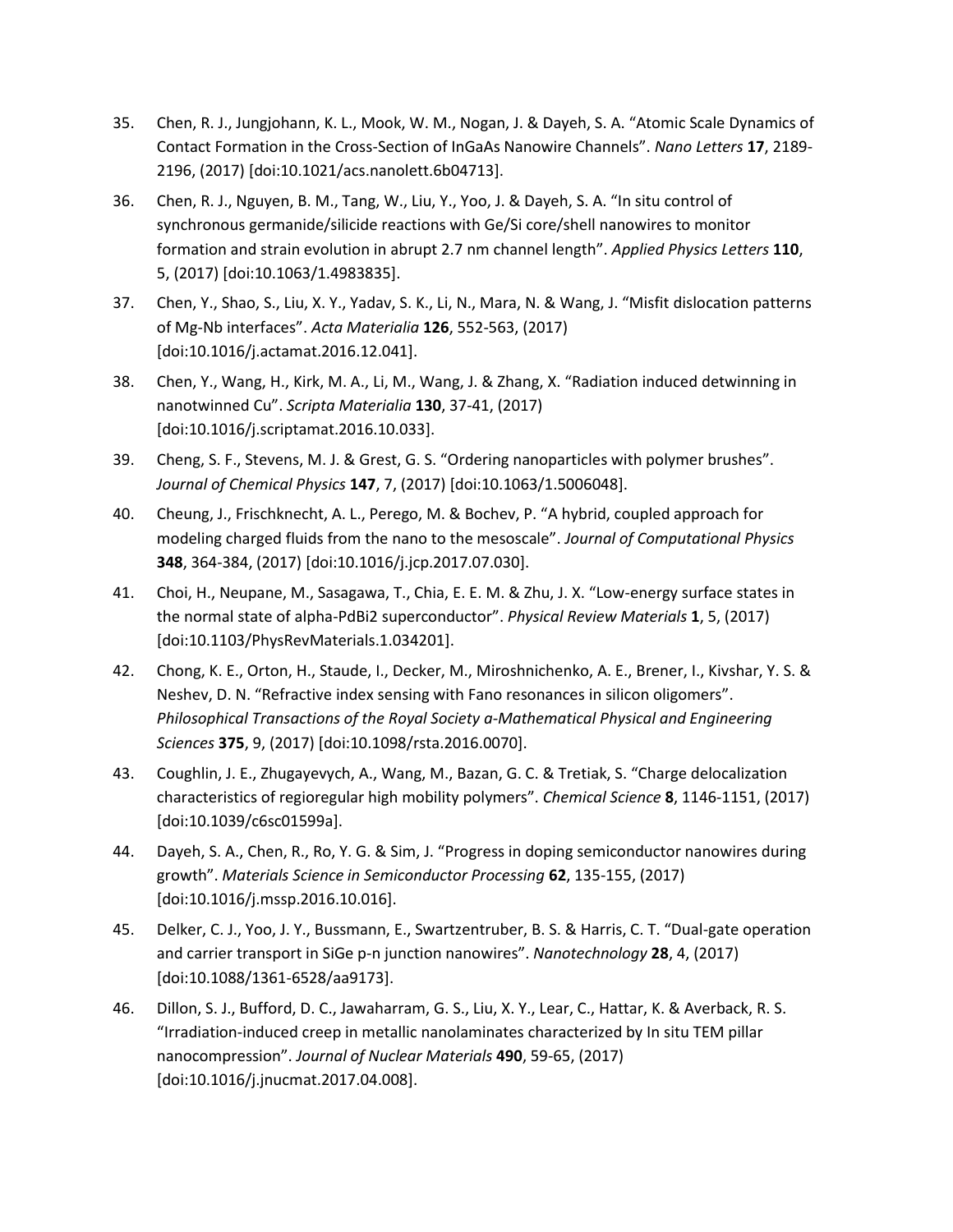- 47. Du, J. L., Zhang, L. Y., Fu, E. G., Ding, X., Yu, K. Y., Wang, Y. G., Wang, Y. Q., Baldwin, J. K., Wang, X. J. & Xu, P. "Comparison of interface structure of BCC metallic (Fe, V and Nb) films on MgO (100) substrate". *Applied Surface Science* **410**, 585-592, (2017) [doi:10.1016/j.apsusc.2016.10.117].
- 48. Dub, P. A., Scott, B. L. & Gordon, J. C. "Why Does Alkylation of the N-H Functionality within M/NH Bifunctional Noyori-Type Catalysts Lead to Turnover?". *Journal of the American Chemical Society* **139**, 1245-1260, (2017) [doi:10.1021/jacs.6b11666].
- 49. Dutta, M., Natarajan, K., Betal, S., Prasankumar, R. P., Bhalla, A. S. & Guo, R. "Magnetoelastoelectric coupling in core-shell nanoparticles enabling directional and modeselective magnetic control of THz beam propagation". *Nanoscale* **9**, 13052-13059, (2017) [doi:10.1039/c7nr03504g].
- 50. Eftink, B. P., Li, A., Szlufarska, I., Mara, N. A. & Robertson, I. M. "Deformation response of AgCu interfaces investigated by in situ and ex situ TEM straining and MD simulations". *Acta Materialia* **138**, 212-223, (2017) [doi:10.1016/j.actamat.2017.07.051].
- 51. El-Atwani, O., Nathaniel, J. E., Leff, A. C., Baldwin, J. K., Hattar, K. & Taheri, M. L. "Evidence of a temperature transition for denuded zone formation in nanocrystalline Fe under He irradiation". *Materials Research Letters* **5**, 195-200, (2017) [doi:10.1080/21663831.2016.1243591].
- 52. El-Atwani, O., Nathaniel, J. E., Leff, A. C., Hattar, K. & Taheri, M. L. "Direct Observation of Sink-Dependent Defect Evolution in Nanocrystalline Iron under Irradiation". *Scientific Reports* **7**, 12, (2017) [doi:10.1038/s41598-017-01744-x].
- 53. El-Atwani, O., Nathaniel, J. E., Leff, A. C., Muntifering, B. R., Baldwin, J. K., Hattar, K. & Taheri, M. L. "The role of grain size in He bubble formation: Implications for swelling resistance". *Journal of Nuclear Materials* **484**, 236-244, (2017) [doi:10.1016/j.jnucmat.2016.12.003].
- 54. Enriquez, E., Chen, A. P., Harrell, Z., Dowden, P., Koskelo, N., Roback, J., Janoschek, M., Chen, C. L. & Jia, Q. X. "Oxygen Vacancy-Tuned Physical Properties in Perovskite Thin Films with Multiple B-site Valance States". *Scientific Reports* **7**, 8, (2017) [doi:10.1038/srep46184].
- 55. Fabry-Wood, A., Fetrow, M. E., Brown, C. W., Baker, N. A., Oropeza, N. F., Shreve, A. P., Montano, G. A., Stefanovic, D., Lakin, M. R. & Graves, S. W. "A Microsphere-Supported Lipid Bilayer Platform for DNA Reactions on a Fluid Surface". *Acs Applied Materials & Interfaces* **9**, 30185-30195, (2017) [doi:10.1021/acsami.7b11046].
- 56. Fan, C., Chen, Y., Li, J., Ding, J., Wang, H. & Zhang, X. "Defect evolution in heavy ion irradiated nanotwinned Cu with nanovoids". *Journal of Nuclear Materials* **496**, 293-300, (2017) [doi:10.1016/j.jnucmat.2017.09.031].
- 57. Fan, Z., Li, J., Yang, Y. C., Wang, J., Li, Q., Xue, S. C., Wang, H. Y., Lou, J. & Zhang, X. H. ""Ductile" Fracture of Metallic Glass Nanolaminates". *Advanced Materials Interfaces* **4**, 9, (2017) [doi:10.1002/admi.201700510].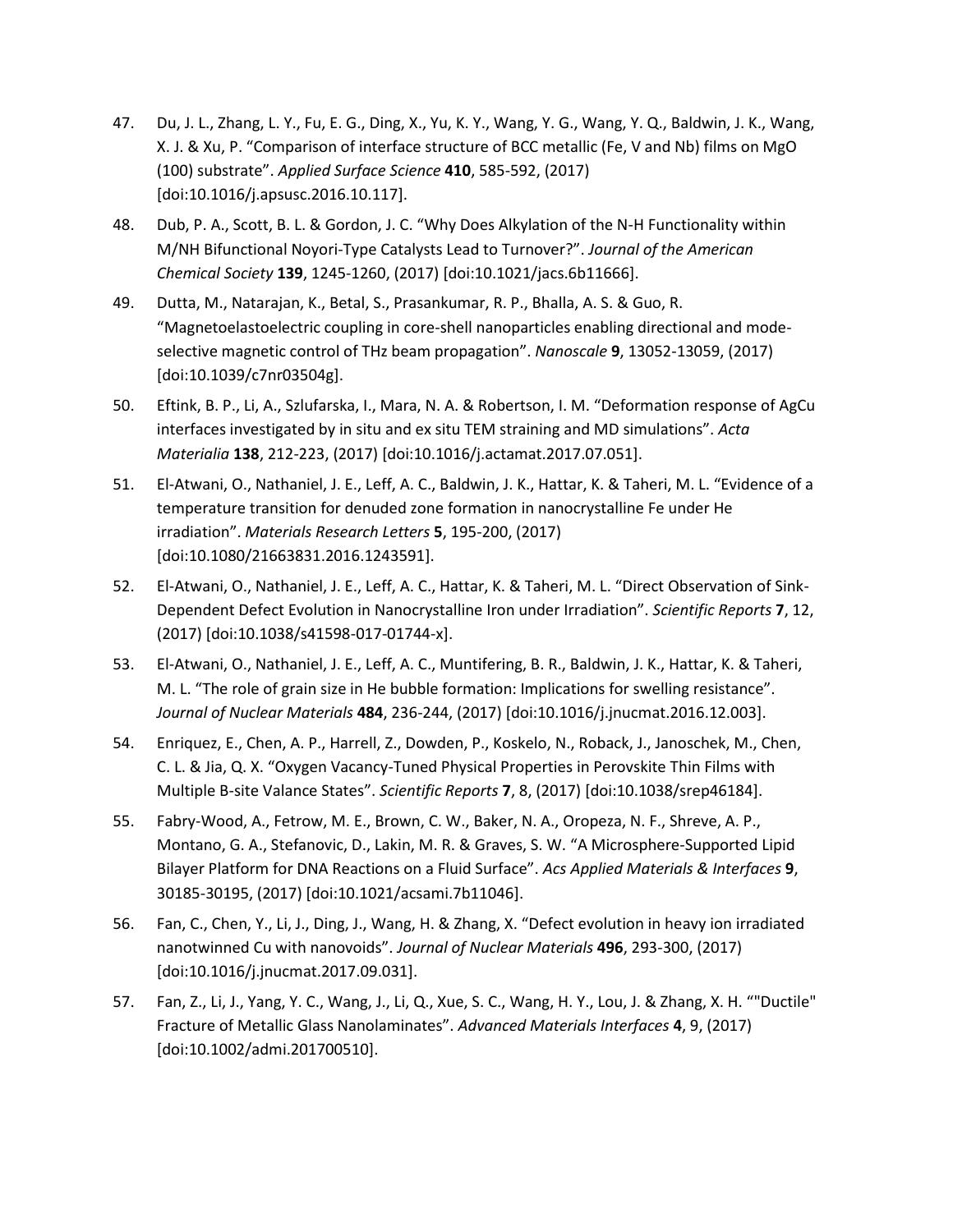- 58. Fan, Z., Li, Q., Li, J., Xue, S. C., Wang, H. Y. & Zhang, X. H. "Tailoring plasticity of metallic glasses via interfaces in Cu/amorphous CuNb laminates". *Journal of Materials Research* **32**, 2680-2689, (2017) [doi:10.1557/jmr.2017.249].
- 59. Fan, Z., Liu, Y., Xue, S., Rahimi, R. M., Bahr, D. F., Wang, H. & Zhang, X. "Layer thickness dependent strain rate sensitivity of Cu/amorphous CuNb multilayer". *Applied Physics Letters* **110**, 5, (2017) [doi:10.1063/1.4980850].
- 60. Fazelinia, H., Balog, E. R. M., Desireddy, A., Chakraborty, S., Sheehan, C. J., Strauss, C. E. M. & Martinez, J. S. "Genetically Engineered Elastomeric Polymer Network through Protein Zipper Assembly". *Chemistryselect* **2**, 5008-5012, (2017) [doi:10.1002/slct.201700456].
- 61. Fischer, A. J., Anderson, P. D., Koleske, D. D. & Subramania, G. "Deterministic Placement of Quantum-Size Controlled Quantum Dots for Seamless Top-Down Integration". *ACS Photonics* **4**, 2165-2170, (2017) [doi:10.1021/acsphotonics.7b00774].
- 62. Forde, A. & Kilin, D. "Hole Transfer in Dye-Sensitized Cesium Lead Halide Perovskite Photovoltaics: Effect of Interfacial Bonding". *Journal of Physical Chemistry C* **121**, 20113-20125, (2017) [doi:10.1021/acs.jpcc.7b04961].
- 63. Franklin-Mergarejo, R., Nelson, T., Tretiak, S. & Fernandez-Alberti, S. "Phonon bottleneck and long-lived excited states in pi-conjugated pyrene hoop". *Physical Chemistry Chemical Physics* **19**, 9478-9484, (2017) [doi:10.1039/c7cp00094d].
- 64. Furnish, T. A., Mehta, A., Van Campen, D., Bufford, D. C., Hattar, K. & Boyce, B. L. "The onset and evolution of fatigue-induced abnormal grain growth in nanocrystalline Ni-Fe". *Journal of Materials Science* **52**, 46-59, (2017) [doi:10.1007/s10853-016-0437-z].
- 65. Garwood, T., Modine, N. A. & Krishna, S. "Electronic structure modeling of InAs/GaSb superlattices with hybrid density functional theory". *Infrared Physics & Technology* **81**, 27-31, (2017) [doi:10.1016/j.infrared.2016.12.007].
- 66. Ge, T., Kalathi, J. T., Halverson, J. D., Grest, G. S. & Rubinstein, M. "Nanoparticle Motion in Entangled Melts of Linear and Nonconcatenated Ring Polymers". *Macromolecules* **50**, 1749- 1754, (2017) [doi:10.1021/acs.macromol.6b02632].
- 67. Gong, S. S., Zhu, W., Zhu, J. X., Sheng, D. N. & Yang, K. "Global phase diagram and quantum spin liquids in a spin-1/2 triangular antiferromagnet". *Physical Review B* **96**, 10, (2017) [doi:10.1103/PhysRevB.96.075116].
- 68. Greene, A. C., Bachand, M., Gomez, A., Stevens, M. J. & Bachand, G. D. "Interactions regulating the head-to-tail directed assembly of biological Janus rods". *Chemical Communications* **53**, 4493-4496, (2017) [doi:10.1039/c7cc01566f].
- 69. Guo, T. L., Sampat, S., Rupich, S. M., Hollingsworth, J. A., Buck, M., Htoon, H., Chabal, Y. J., Gartstein, Y. N. & Malko, A. V. "Biexciton and trion energy transfer from CdSe/CdS giant nanocrystals to Si substrates". *Nanoscale* **9**, 19398-19407, (2017) [doi:10.1039/c7nr06272a].
- 70. Gustavsen, R. L., Dattelbaum, D. M., Watkins, E. B., Firestone, M. A., Podlesak, D. W., Jensen, B. J., Ringstrand, B. S., Huber, R. C., Mang, J. T., Johnson, C. E., Velizhanin, K. A., Willey, T. M.,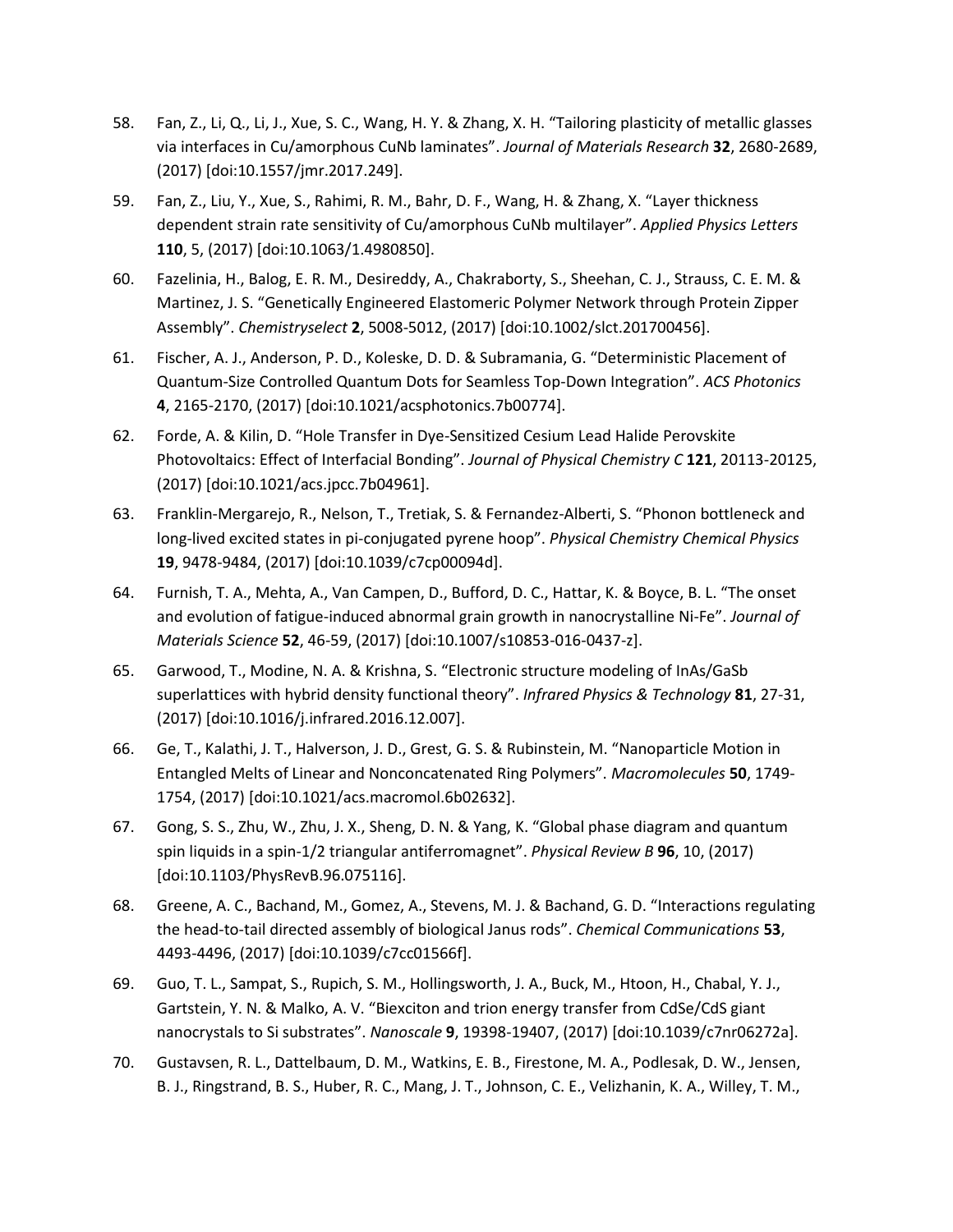Hansen, D. W., May, C. M., Hodgin, R. L., Bagge-Hansen, M., van Buuren, A. W., Lauderbach, L. M., Jones, A. C., Graber, T. J., Sinclair, N., Seifert, S. & Gog, T. "Time resolved small angle X-ray scattering experiments performed on detonating explosives at the advanced photon source: Calculation of the time and distance between the detonation front and the x-ray beam". *Journal of Applied Physics* **121**, 10, (2017) [doi:10.1063/1.4978036].

- 71. Hagmann, M. J., Coombs, D. G. & Yarotski, D. A. "Periodically pulsed laser-assisted tunneling may generate terahertz radiation". *Journal of Vacuum Science & Technology B* **35**, 6, (2017) [doi:10.1116/1.4979549].
- 72. Hagmann, M. J., Yarotski, D. A. & Mousa, M. S. "Microwave Frequency Comb from a Semiconductor in a Scanning Tunneling Microscope". *Microscopy and Microanalysis* **23**, 443- 448, (2017) [doi:10.1017/s1431927616012563].
- 73. Hammar, H. & Fransson, J. "Transient spin dynamics in a single-molecule magnet". *Physical Review B* **96**, 7, (2017) [doi:10.1103/PhysRevB.96.214401].
- 74. Hanson, C. J., Hartmann, N. F., Singh, A., Ma, X. D., DeBenedetti, W. J. I., Casson, J. L., Grey, J. K., Chabal, Y. J., Malko, A. V., Sykora, M., Piryatinski, A., Htoon, H. & Hollingsworth, J. A. "Giant PbSe/CdSe/CdSe Quantum Dots: Crystal-Structure-Defined Ultrastable Near-Infrared Photoluminescence from Single Nanocrystals". *Journal of the American Chemical Society* **139**, 11081-11088, (2017) [doi:10.1021/jacs.7b03705].
- 75. Harrell, Z., Enriquez, E., Chen, A. P., Dowden, P., Mace, B., Lu, X. J., Jia, Q. X. & Chen, C. L. "Oxygen content tailored magnetic and electronic properties in cobaltite double perovskite thin films". *Applied Physics Letters* **110**, 5, (2017) [doi:10.1063/1.4977026].
- 76. Harrison, K. L., Zavadil, K. R., Hahn, N. T., Meng, X. B., Elam, J. W., Leenheer, A., Zhang, J. G. & Jungjohann, K. L. "Lithium Self-Discharge and Its Prevention: Direct Visualization through In Situ Electrochemical Scanning Transmission Electron Microscopy". *Acs Nano* **11**, 11194-11205, (2017) [doi:10.1021/acsnano.7b05513].
- 77. Harvey-Collard, P., Jacobson, N. T., Rudolph, M., Dominguez, J., Ten Eyck, G. A., Wendt, J. R., Pluym, T., Gamble, J. K., Lilly, M. P., Pioro-Ladriere, M. & Carroll, M. S. "Coherent coupling between a quantum dot and a donor in silicon". *Nature Communications* **8**, 6, (2017) [doi:10.1038/s41467-017-01113-2].
- 78. Hayden, S. C., Junghans, A., Majewski, J. & Firestone, M. A. "Reversible Lifting of Surface Supported Lipid Bilayers with a Membrane-Spanning Nonionic Triblock Copolymer". *Biomacromolecules* **18**, 1097-1107, (2017) [doi:10.1021/acs.biomac.6b01461].
- 79. He, X. W., Gifford, B. J., Hartmann, N. F., Ihly, R., Ma, X. D., Kilina, S. V., Luo, Y., Shayan, K., Strauf, S., Blackburn, J. L., Tretiak, S., Doorn, S. K. & Htoon, H. "Low-Temperature Single Carbon Nanotube Spectroscopy of sp(3) Quantum Defects". *Acs Nano* **11**, 10785-10796, (2017) [doi:10.1021/acsnano.7b03022].
- 80. He, X. W., Hartmann, N. F., Ma, X. D., Kim, Y., Ihly, R., Blackburn, J. L., Gao, W. L., Kono, J., Yomogida, Y., Hirano, A., Tanaka, T., Kataura, H., Htoon, H. & Doorn, S. K. "Tunable room-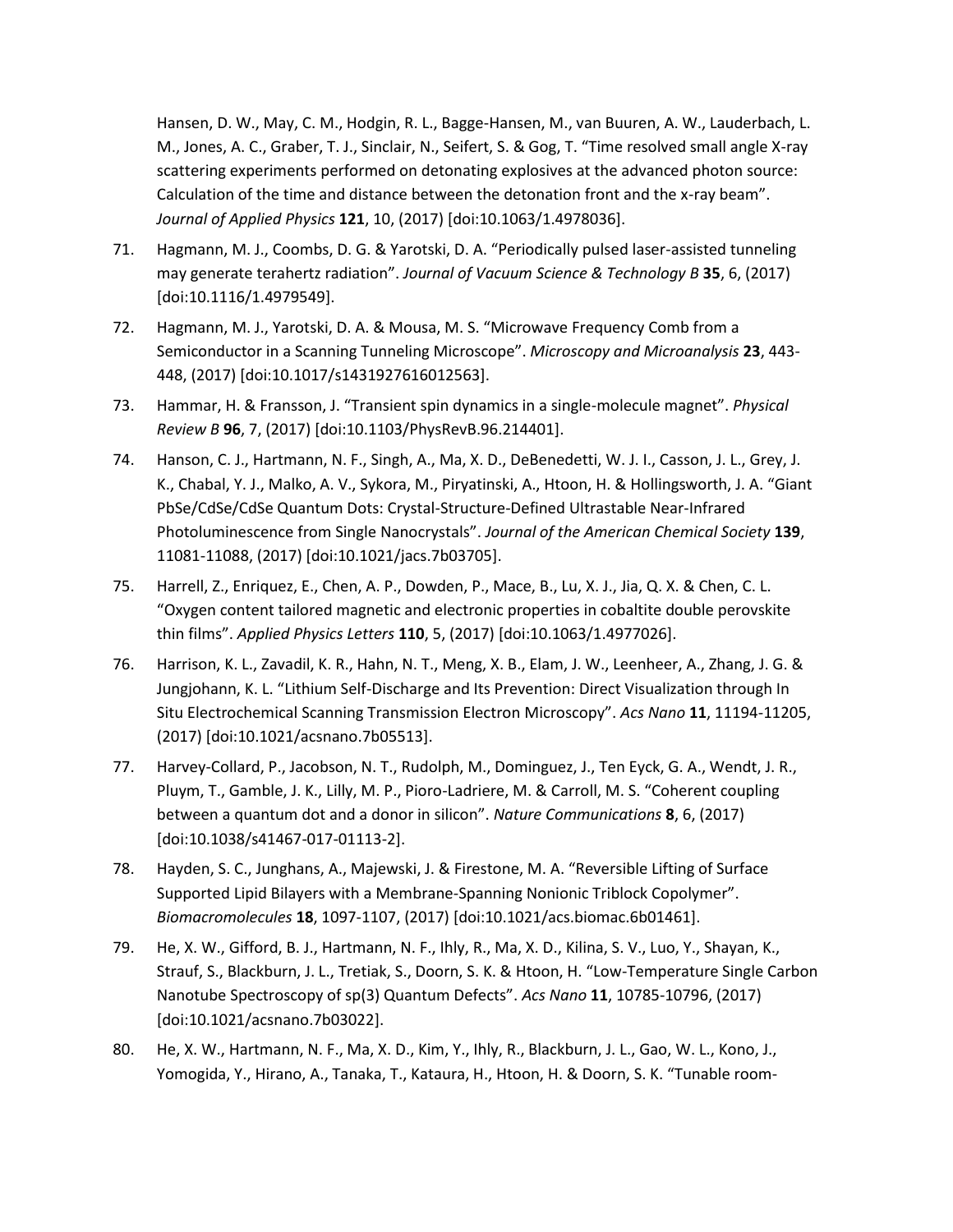temperature single-photon emission at telecom wavelengths from sp(3) defects in carbon nanotubes". *Nature Photonics* **11**, 577-+, (2017) [doi:10.1038/nphoton.2017.119].

- 81. Hirth, J. P., Barnett, D. M. & Hoagland, R. G. "Solute atmospheres at dislocations". *Acta Materialia* **131**, 574-593, (2017) [doi:10.1016/j.actamat.2017.03.014].
- 82. Houchins, G., Crook, C. B., Zhu, J. X., Balatsky, A. V. & Haraldsen, J. T. "Voltage-dependent spin flip in magnetically substituted graphene nanoribbons: Towards the realization of graphenebased spintronic devices". *Physical Review B* **95**, 6, (2017) [doi:10.1103/PhysRevB.95.155450].
- 83. Huang, L., Chang, C. C., Zeng, B. B., Nogan, J., Luo, S. N., Taylor, A. J., Azad, A. K. & Chen, H. T. "Bilayer Metasurfaces for Dual- and Broadband Optical Antireflection". *ACS Photonics* **4**, 2111- 2116, (2017) [doi:10.1021/acsphotonics.7b00471].
- 84. Ibru, T., Kalaitzidou, K., Baldwin, J. K. & Antoniou, A. "Stress-induced surface instabilities and defects in thin films sputter deposited on compliant substrates". *Soft Matter* **13**, 4035-4046, (2017) [doi:10.1039/c7sm00340d].
- 85. Ilgen, A. G., Kukkadapu, R. K., Dunphy, D. R., Artyushkova, K., Cerrato, J. M., Kruichak, J. N., Janish, M. T., Sun, C. J., Argo, J. M. & Washington, R. E. "Synthesis and characterization of redox-active ferric nontronite". *Chemical Geology* **470**, 1-12, (2017) [doi:10.1016/j.chemgeo.2017.07.010].
- 86. Jacobson, D. R., McIntosh, D. B., Stevens, M. J., Rubinstein, M. & Saleh, O. A. "Single-stranded nucleic acid elasticity arises from internal electrostatic tension". *Proceedings of the National Academy of Sciences of the United States of America* **114**, 5095-5100, (2017) [doi:10.1073/pnas.1701132114].
- 87. Jensen, S. J., Inerbaev, T. M., Abuova, A. U. & Kilin, D. S. "Spin Unrestricted Nonradiative Relaxation Dynamics of Cobalt Doped Anatase Nanowire". *Journal of Physical Chemistry C* **121**, 16110-16125, (2017) [doi:10.1021/acs.jpcc.7b04263].
- 88. Jian, J., Chen, A. P., Chen, Y. X., Zhang, X. H. & Wang, H. Y. "Roles of strain and domain boundaries on the phase transition stability of VO2 thin films". *Applied Physics Letters* **111**, 5, (2017) [doi:10.1063/1.4991882].
- 89. Julien, J. P., Kress, J. D. & Zhu, J. X. "Explicit inclusion of electronic correlation effects in molecular dynamics". *Physical Review B* **96**, 11, (2017) [doi:10.1103/PhysRevB.96.035111].
- 90. Kalugin, N. G., Jing, L., Morell, E. S., Dyer, G. C., Wickey, L., Ovezmyradov, M., Grine, A. D., Wanke, M. C., Shaner, E. A., Lau, C. N., Torres, L., Fistul, M. V. & Efetov, K. B. "Photoelectric polarization-sensitive broadband photoresponse from interface junction states in graphene". *2d Materials* **4**, 12, (2017) [doi:10.1088/2053-1583/4/1/015002].
- 91. Kamandi, M., Guclu, C., Luk, T. S., Wang, G. T. & Capolino, F. "Giant field enhancement in longitudinal epsilon-near-zero films". *Physical Review B* **95**, 5, (2017) [doi:10.1103/PhysRevB.95.161105].
- 92. Kao, T. Y., Reno, J. L. & Hu, Q. "Amplifiers of free-space terahertz radiation". *Optica* **4**, 713-716, (2017) [doi:10.1364/optica.4.000713].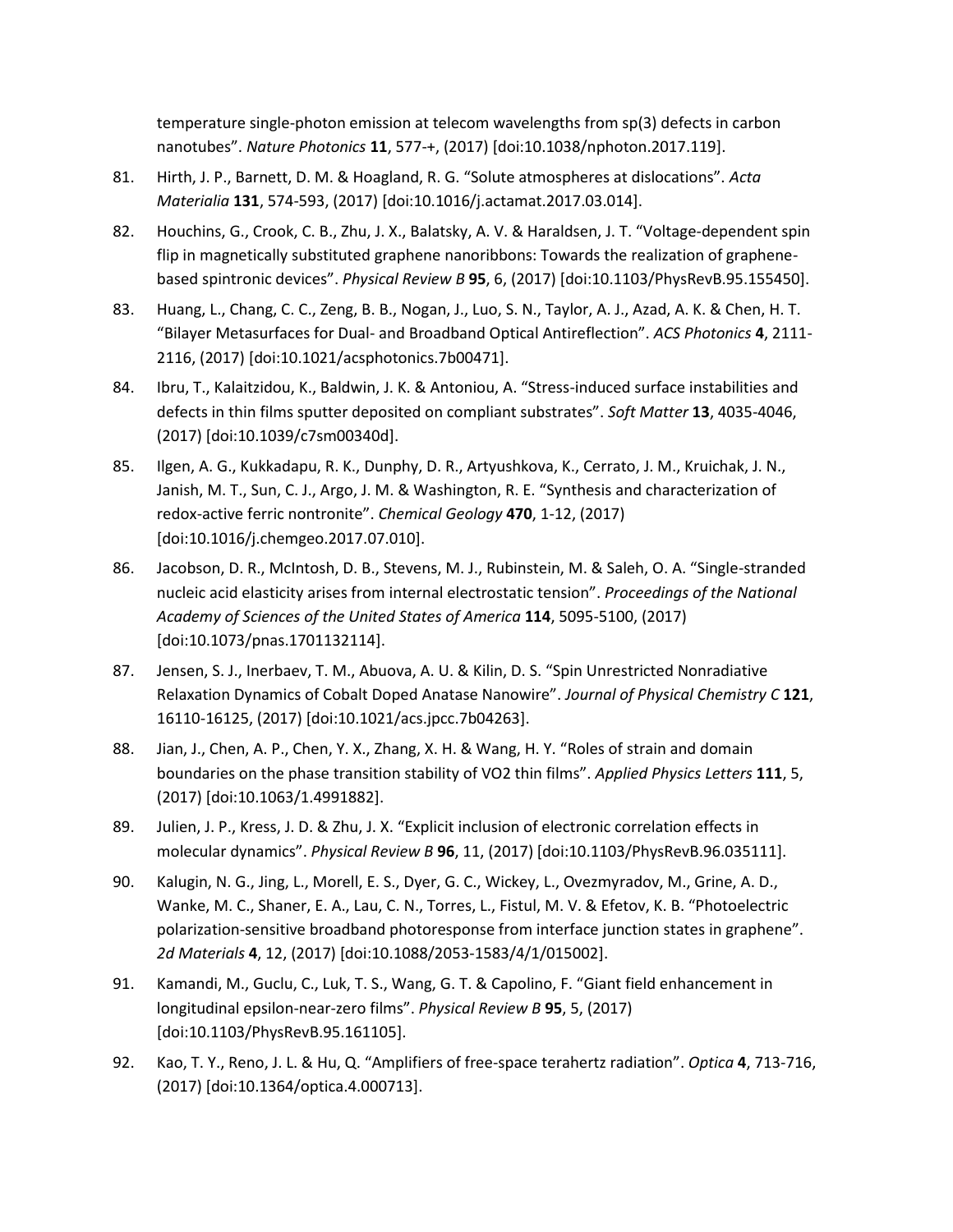- 93. Kaplar, R. J., Neely, J. C., Huber, D. L. & Rashkin, L. J. "Generation-After-Next Power Electronics: Ultrawide-bandgap devices, high-temperature packaging, and magnetic nanocomposite materials". *IEEE Power Electronics Magazine* **4**, 36-42, (2017) [doi:10.1109/MPEL.2016.2643098].
- 94. Karl, N., Heimbeck, M. S., Everitt, H. O., Chen, H. T., Taylor, A. J., Brener, I., Benz, A., Reno, J. L., Mendis, R. & Mittleman, D. M. "Characterization of an active metasurface using terahertz ellipsometry". *Applied Physics Letters* **111**, 5, (2017) [doi:10.1063/1.5004194].
- 95. Kehayias, P., Jarmola, A., Mosavian, N., Fescenko, I., Benito, F. M., Laraoui, A., Smits, J., Bougas, L., Budker, D., Neumann, A., Brueck, S. R. J. & Acosta, V. M. "Solution nuclear magnetic resonance spectroscopy on a nanostructured diamond chip". *Nature Communications* **8**, 8, (2017) [doi:10.1038/s41467-017-00266-4].
- 96. Keiser, G. R., Karl, N., Liu, P. Q., Tulloss, C., Chen, H. T., Taylor, A. J., Brener, I., Reno, J. L. & Mittleman, D. M. "Nonlinear terahertz metamaterials with active electrical control". *Applied Physics Letters* **111**, 5, (2017) [doi:10.1063/1.4990671].
- 97. Keyshar, K., Berg, M., Zhang, X., Vajtai, R., Gupta, G., Chan, C. K., Beechem, T. E., Ajayan, P. M., Mohite, A. D. & Ohta, T. "Experimental Determination of the Ionization Energies of MoSe2, WS2, and MoS2 on SiO2 Using Photoemission Electron Microscopy". *Acs Nano* **11**, 8223-8230, (2017) [doi:10.1021/acsnano.7b03242].
- 98. Khalatpour, A., Reno, J. L., Kherani, N. P. & Hu, Q. "Unidirectional photonic wire laser". *Nature Photonics* **11**, 555-+, (2017) [doi:10.1038/nphoton.2017.129].
- 99. Komar, A., Fang, Z., Bohn, J., Sautter, J., Decker, M., Miroshnichenko, A., Pertsch, T., Brener, I., Kivshar, Y. S., Staude, I. & Neshev, D. N. "Electrically tunable all-dielectric optical metasurfaces based on liquid crystals". *Applied Physics Letters* **110**, 4, (2017) [doi:10.1063/1.4976504].
- 100. Kosiba, G. D., Wixom, R. R. & Oehlschlaeger, M. A. "High-Fidelity Microstructural Characterization and Performance Modeling of Aluminized Composite Propellant". *Propellants Explosives Pyrotechnics* **42**, 1387-1395, (2017) [doi:10.1002/prep.201700124].
- 101. Koski, J. P., Ferrier, R. C., Krook, N. M., Chao, H., Composto, R. J., Frischknecht, A. L. & Riggleman, R. A. "Comparison of Field-Theoretic Approaches. in Predicting Polymer Nanocomposite Phase Behavior". *Macromolecules* **50**, 8797-8809, (2017) [doi:10.1021/acs.macromol.7b01731].
- 102. Koski, J. P., Moore, S. G., Grest, G. S. & Stevens, M. J. "Effect of an external field on capillary waves in a dipolar fluid". *Physical Review E* **96**, 6, (2017) [doi:10.1103/PhysRevE.96.063106].
- 103. Kotekar-Patil, D., Nguyen, B. M., Yoo, J., Dayeh, S. A. & Frolov, S. M. "Quasiballistic quantum transport through Ge/Si core/shell nanowires". *Nanotechnology* **28**, 5, (2017) [doi:10.1088/1361-6528/aa7f82].
- 104. Kutes, Y., Luria, J., Sun, Y., Moore, A., Aguirre, B. A., Cruz-Campa, J. L., Aindow, M., Zubia, D. & Huey, B. D. "Ion-damage-free planarization or shallow angle sectioning of solar cells for mapping grain orientation and nanoscale photovoltaic properties". *Nanotechnology* **28**, 11, (2017) [doi:10.1088/1361-6528/aa67c2].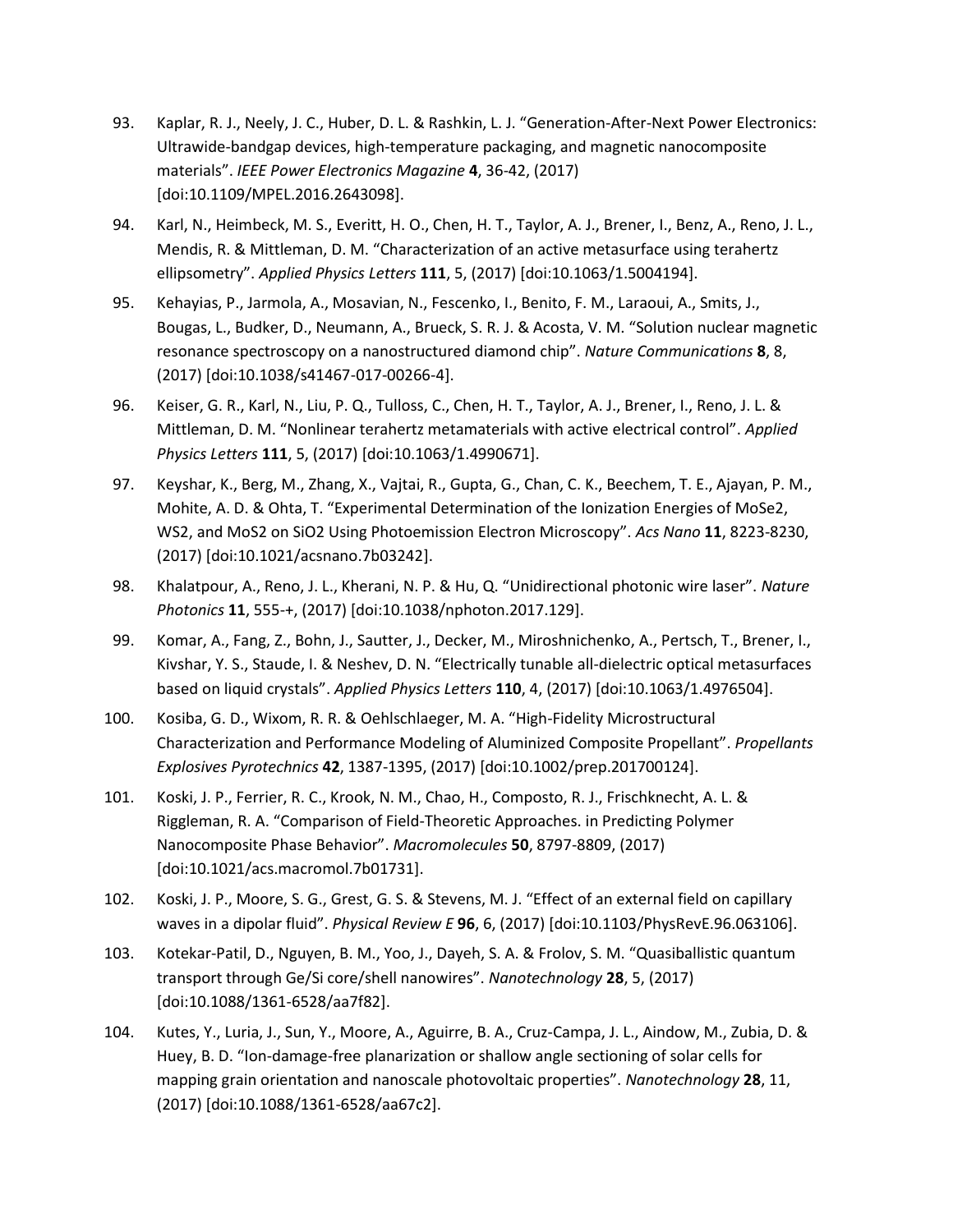- 105. La, R., Liu, R., Yao, W. C., Chen, R. J., Jansson, M., Pan, J. L., Buyanova, I. A., Xiang, J., Dayeh, S. A. & Tu, C. W. "Self-catalyzed core-shell GaAs/GaNAs nanowires grown on patterned Si (111) by gas-source molecular beam epitaxy". *Applied Physics Letters* **111**, 5, (2017) [doi:10.1063/1.4990821].
- 106. Lambert, T. N., Vigil, J. A., White, S. E., Delker, C. J., Davis, D. J., Kelly, M., Brumbach, M. T., Rodriguez, M. A. & Swartzentruber, B. S. "Understanding the Effects of Cationic Dopants on alpha-MnO2 Oxygen Reduction Reaction Electrocatalysis". *Journal of Physical Chemistry C* **121**, 2789-2797, (2017) [doi:10.1021/acs.jpcc.6b11252].
- 107. Lemut, G., Mierzejewski, M. & Bonca, J. "Complete Many-Body Localization in the t-J Model Caused by a Random Magnetic Field". *Physical Review Letters* **119**, 6, (2017) [doi:10.1103/PhysRevLett.119.246601].
- 108. Leonard, F., Yu, W. L., Collins, K. C., Medlin, D. L., Sugar, J. D., Talin, A. A. & Pan, W. "Strong Photothermoelectric Response and Contact Reactivity of the Dirac Semimetal ZrTe5". *Acs Applied Materials & Interfaces* **9**, 37041-37047, (2017) [doi:10.1021/acsami.7b11056].
- 109. Leung, K. & Jungjohann, K. L. "Spatial Heterogeneities and Onset of Passivation Breakdown at Lithium Anode Interfaces". *Journal of Physical Chemistry C* **121**, 20188-20196, (2017) [doi:10.1021/acs.jpcc.7b06983].
- 110. Li, B. S., Bian, K. F., Lane, J. M. D., Salerno, K. M., Grest, G. S., Ao, T., Hickman, R., Wise, J., Wang, Z. W. & Fan, H. Y. "Superfast assembly and synthesis of gold nanostructures using nanosecond low-temperature compression via magnetic pulsed power". *Nature Communications* **8**, 7, (2017) [doi:10.1038/ncomms14778].
- 111. Li, B. S., Bian, K. F., Zhou, X. W., Lu, P., Liu, S., Brener, I., Sinclair, M., Luk, T., Schunk, H., Alarid, L., Clem, P. G., Wang, Z. W. & Fan, H. Y. "Pressure compression of CdSe nanoparticles into luminescent nanowires". *Science Advances* **3**, 7, (2017) [doi:10.1126/sciadv.1602916].
- 112. Li, C. Y., Chang, C. C., Zhou, Q. L., Zhang, C. L. & Chen, H. T. "Resonance coupling and polarization conversion in terahertz metasurfaces with twisted split-ring resonator pairs". *Optics Express* **25**, 25842-25852, (2017) [doi:10.1364/oe.25.025842].
- 113. Li, C. Y., Wright, J. B., Liu, S., Lu, P., Figiel, J. J., Leung, B., Chow, W. W., Brener, I., Koleske, D. D., Luk, T. S., Feezell, D. F., Brueck, S. R. J. & Wang, G. T. "Nonpolar InGaN/GaN Core-Shell Single Nanowire Lasers". *Nano Letters* **17**, 1049-1055, (2017) [doi:10.1021/acs.nanolett.6b04483].
- 114. Li, J., Chen, Y., Wang, H. & Zhang, X. "In Situ Studies on Twin-Thickness-Dependent Distribution of Defect Clusters in Heavy Ion-Irradiated Nanotwinned Ag". *Metallurgical and Materials Transactions a-Physical Metallurgy and Materials Science* **48A**, 1466-1473, (2017) [doi:10.1007/s11661-016-3895-7].
- 115. Li, J., Fan, C., Ding, J., Xue, S., Chen, Y., Li, Q., Wang, H. & Zhang, X. "In situ heavy ion irradiation studies of nanopore shrinkage and enhanced radiation tolerance of nanoporous Au". *Scientific Reports* **7**, 10, (2017) [doi:10.1038/srep39484].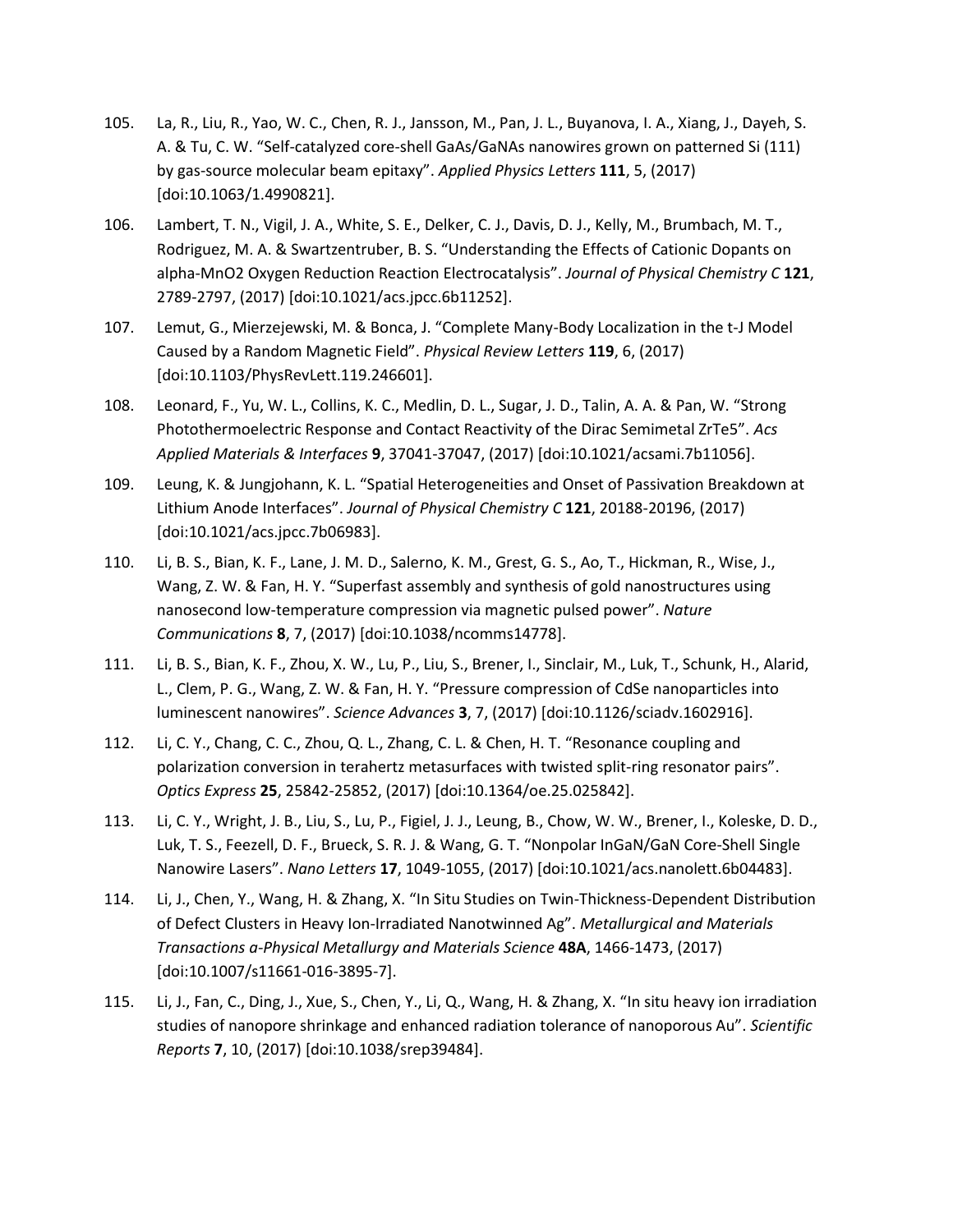- 116. Li, L., Wang, W., Luk, T. S., Yang, X. D. & Gao, J. "Enhanced Quantum Dot Spontaneous Emission with Multilayer Metamaterial Nanostructures". *ACS Photonics* **4**, 501-508, (2017) [doi:10.1021/acsphotonics.6b01039].
- 117. Li, L. G., Boullay, P., Lu, P., Wang, X. J., Jian, J., Huang, J. J., Gao, X. Y., Misra, S., Zhang, W. R., Perez, O., Steciuk, G., Chen, A. P., Zhang, X. H. & Wang, H. Y. "Novel Layered Supercell Structure from Bi2AlMnO6 for Multifunctionalities". *Nano Letters* **17**, 6575-6582, (2017) [doi:10.1021/acs.nanolett.7b02284].
- 118. Li, N., Demkowicz, M. J. & Mara, N. A. "Microstructure Evolution and Mechanical Response of Nanolaminate Composites Irradiated with Helium at Elevated Temperatures". *Jom* **69**, 2206- 2213, (2017) [doi:10.1007/s11837-017-2580-7].
- 119. Li, N., Yadav, S. K., Xu, Y., Aguiar, J. A., Baldwin, J. K., Wang, Y. Q., Luo, H. M., Misra, A. & Uberuaga, B. P. "Cr incorporated phase transformation in Y2O3 under ion irradiation". *Scientific Reports* **7**, 9, (2017) [doi:10.1038/srep40148].
- 120. Li, W. W., He, Q., Wang, L., Zeng, H. Z., Bowlan, J., Ling, L. S., Yarotski, D. A., Zhang, W. R., Zhao, R., Dai, J. H., Gu, J. X., Shen, S. P., Guo, H. Z., Pi, L., Wang, H. Y., Wang, Y. Q., Velasco-Davalos, I. A., Wu, Y. J., Hu, Z. J., Chen, B., Li, R. W., Sun, Y., Jin, K. J., Zhang, Y. H., Chen, H. T., Ju, S., Ruediger, A., Shi, D. N., Borisevich, A. Y. & Yang, H. "Manipulating multiple order parameters via oxygen vacancies: The case of Eu0.5Ba0.5TiO3-delta". *Physical Review B* **96**, 7, (2017) [doi:10.1103/PhysRevB.96.115105].
- 121. Li, Z., Xu, E. Z., Losovyj, Y., Li, N., Chen, A. P., Swartzentruber, B., Sinitsyn, N., Yoo, J., Jia, Q. X. & Zhang, S. X. "Surface oxidation and thermoelectric properties of indium-doped tin telluride nanowires". *Nanoscale* **9**, 13014-13024, (2017) [doi:10.1039/c7nr04934j].
- 122. Li, Z., Yadav, S., Chen, Y. X., Li, N., Liu, X. Y., Wang, J., Zhang, S. X., Baldwin, J. K., Misra, A. & Mara, N. "Mechanically controlling the reversible phase transformation from zinc blende to wurtzite in AlN". *Materials Research Letters* **5**, 426-432, (2017) [doi:10.1080/21663831.2017.1303793].
- 123. Lin, S. Z. & Chen, H. T. "Intrinsic left-handed electromagnetic properties in anisotropic superconductors". *Applied Physics Letters* **110**, 5, (2017) [doi:10.1063/1.4982877].
- 124. Lin, S. Z. & Zhu, J. X. "Impurity-induced magnetic droplet in unconventional superconductors near a magnetic instability: Application to Nd-doped CeCoIn5". *Physical Review B* **96**, 7, (2017) [doi:10.1103/PhysRevB.96.224502].
- 125. Lin, Y. C., Kim, D., Li, Z., Nguyen, B. M., Li, N., Zhang, S. X. & Yoo, J. "Strain-induced structural defects and their effects on the electrochemical performances of silicon core/germanium shell nanowire heterostructures". *Nanoscale* **9**, 1213-1220, (2017) [doi:10.1039/c6nr07681e].
- 126. Liu, F. Z., Moody, N. A., Jensen, K. L., Pavlenko, V., Villarrubia, C. W. N., Mohite, A. D. & Gupta, G. "Single layer graphene protective gas barrier for copper photocathodes". *Applied Physics Letters* **110**, 4, (2017) [doi:10.1063/1.4974738].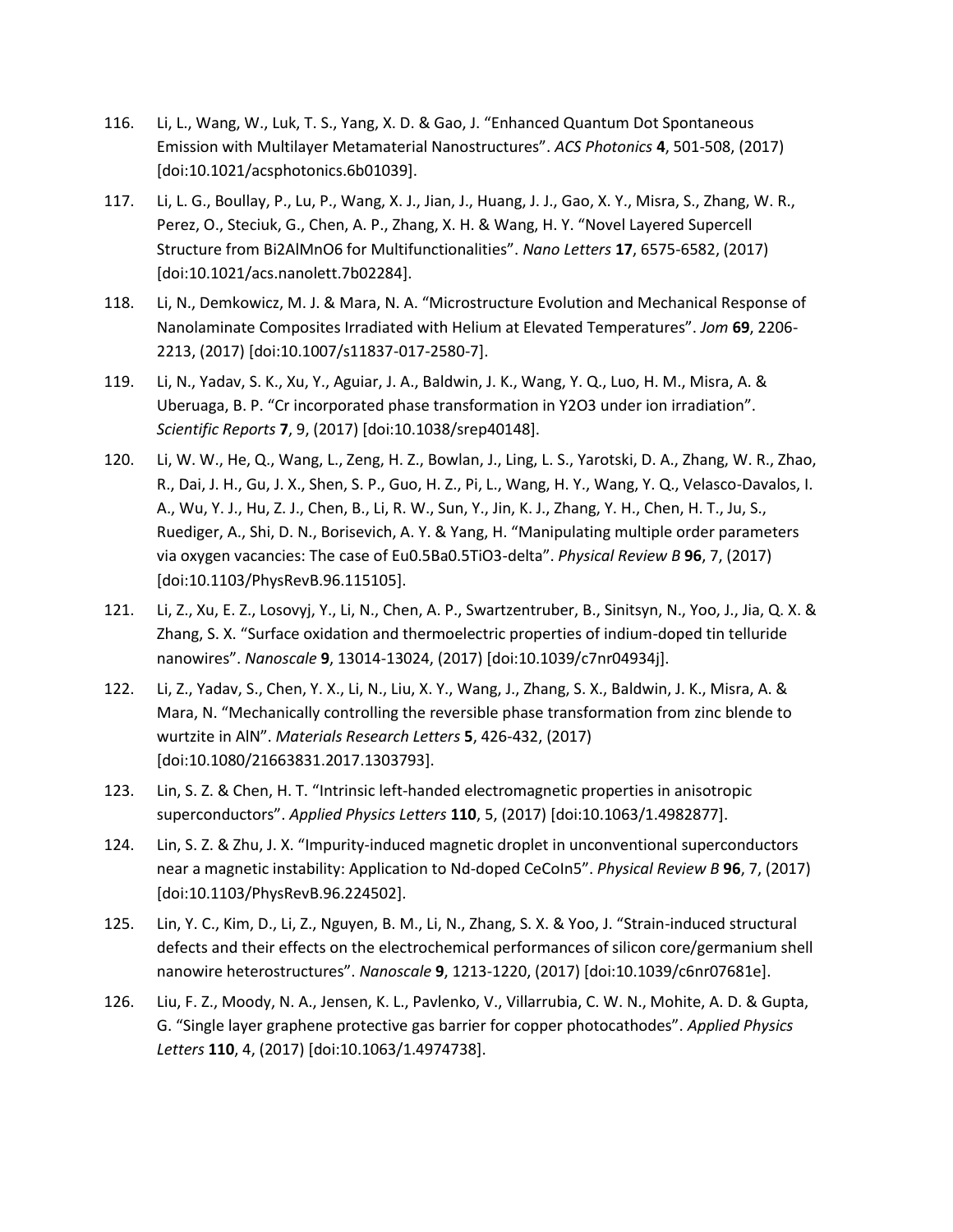- 127. Liu, P. F., Zhou, L. J., Tretiak, S. & Wu, L. M. "Two-dimensional hexagonal M3C2 (M = Zn, Cd and Hg) monolayers: novel quantum spin Hall insulators and Dirac cone materials". *Journal of Materials Chemistry C* **5**, 9181-9187, (2017) [doi:10.1039/c7tc02739g].
- 128. Liu, R., Chen, R. J., Elthakeb, A. T., Lee, S. H., Hinckley, S., Khraiche, M. L., Scott, J., Pre, D., Hwang, Y., Tanaka, A., Ro, Y. G., Matsushita, A. K., Dai, X., Soci, C., Biesmans, S., James, A., Nogan, J., Jungjohann, K. L., Pete, D. V., Webb, D. B., Zou, Y. M., Bang, A. G. & Dayeh, S. A. "High Density Individually Addressable Nanowire Arrays Record Intracellular Activity from Primary Rodent and Human Stem Cell Derived Neurons". *Nano Letters* **17**, 2757-2764, (2017) [doi:10.1021/acs.nanolett.6b04752].
- 129. Liu, R., Pathak, S., Mook, W. M., Baldwin, J. K., Mara, N. & Antoniou, A. "In situ frustum indentation of nanoporous copper thin films". *International Journal of Plasticity* **98**, 139-155, (2017) [doi:10.1016/j.ijplas.2017.07.005].
- 130. Liu, S., Cai, H., DeRose, C. T., Davids, P., Pomerene, A., Starbuck, A. L., Trotter, D. C., Camacho, R., Urayama, J. & Lentine, A. "High speed ultra-broadband amplitude modulators with ultrahigh extinction > 65 dB". *Optics Express* **25**, 11254-11264, (2017) [doi:10.1364/oe.25.011254].
- 131. Liu, S., Vaskin, A., Campione, S., Wolf, O., Sinclair, M. B., Reno, J., Keeler, G. A., Staude, I. & Brener, I. "Huygens' Metasurfaces Enabled by Magnetic Dipole Resonance Tuning in Split Dielectric Nanoresonators". *Nano Letters* **17**, 4297-4303, (2017) [doi:10.1021/acs.nanolett.7b01301].
- 132. Liu, X. W., Cao, Z., Zhao, S., Gao, R., Meng, Y., Zhu, J. X., Rogers, C., Huo, C. F., Yang, Y., Li, Y. W. & Wen, X. D. "Iron Carbides in Fischer-Tropsch Synthesis: Theoretical and Experimental Understanding in Epsilon-Iron Carbide Phase Assignment". *Journal of Physical Chemistry C* **121**, 21390-21396, (2017) [doi:10.1021/acs.jpcc.7b06104].
- 133. Liu, Y., Li, N., Kumar, M. A., Pathak, S., Wang, J., McCabe, R. J., Mara, N. A. & Tome, C. N. "Experimentally quantifying critical stresses associated with basal slip and twinning in magnesium using micropillars". *Acta Materialia* **135**, 411-421, (2017) [doi:10.1016/j.actamat.2017.06.008].
- 134. Liu, Z. C., Li, Z. C., Liu, Z., Cheng, H., Liu, W. W., Tang, C. C., Gu, C. Z., Li, J. J., Chen, H. T., Chen, S. Q. & Tian, J. G. "Single-Layer Plasmonic Metasurface Half-Wave Plates with Wavelength-Independent Polarization Conversion Angle". *ACS Photonics* **4**, 2061-2069, (2017) [doi:10.1021/acsphotonics.7b00491].
- 135. Lloyd-Hughes, J., Mosley, C. D. W., Jones, S. P. P., Lees, M. R., Chen, A., Jia, Q. X., Choi, E. M. & MacManus-Driscoll, J. L. "Colossal Terahertz Magnetoresistance at Room Temperature in Epitaxial La0.7Sr0.3MnO3 Nanocomposites and Single-Phase Thin Films". *Nano Letters* **17**, 2506-2511, (2017) [doi:10.1021/acs.nanolett.7b00231].
- 136. Lu, T. M., Harris, C. T., Huang, S. H., Chuang, Y., Li, J. Y. & Liu, C. W. "Effective g factor of lowdensity two-dimensional holes in a Ge quantum well". *Applied Physics Letters* **111**, 4, (2017) [doi:10.1063/1.4990569].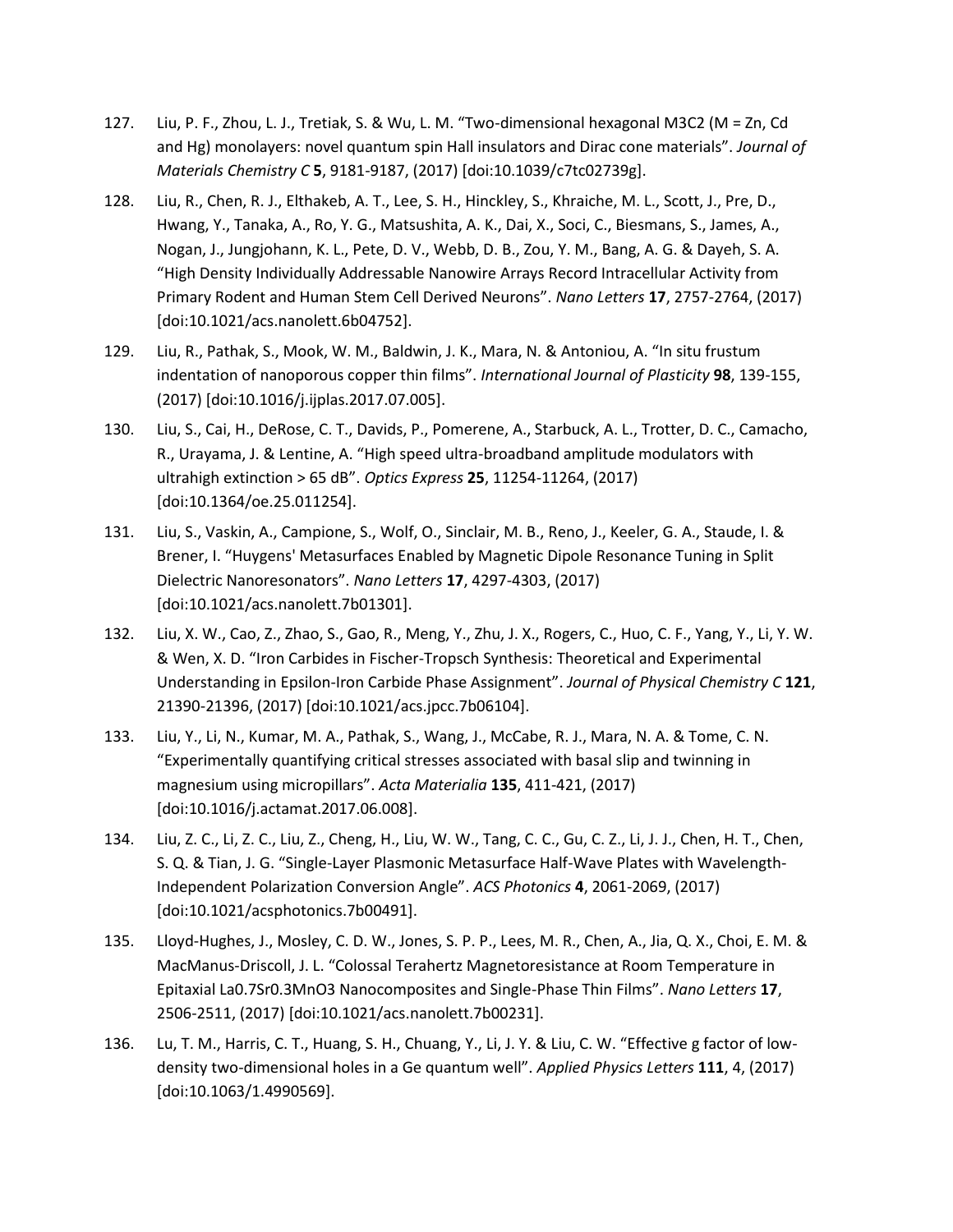- 137. Lu, T. M., Tracy, L. A., Laroche, D., Huang, S. H., Chuang, Y., Su, Y. H., Li, J. Y. & Liu, C. W. "Density-controlled quantum Hall ferromagnetic transition in a two-dimensional hole system". *Scientific Reports* **7**, 8, (2017) [doi:10.1038/s41598-017-02757-2].
- 138. Ma, P., Cardenas, A. E., Chaudhari, M. I., Elber, R. & Rempe, S. B. "The Impact of Protonation on Early Translocation of Anthrax Lethal Factor: Kinetics from Molecular Dynamics Simulations and Milestoning Theory". *Journal of the American Chemical Society* **139**, 14837-14840, (2017) [doi:10.1021/jacs.7b07419].
- 139. Ma, X., Hartmann, N. F., Velizhanin, K. A., Baldwin, J. K. S., Adamska, L., Tretiak, S., Doorn, S. K. & Htoon, H. "Multi-exciton emission from solitary dopant states of carbon nanotubes". *Nanoscale* **9**, 16143-16148, (2017) [doi:10.1039/c7nr06661a].
- 140. Ma, X. D., Cambre, S., Wenseleers, W., Doorn, S. K. & Htoon, H. "Quasiphase Transition in a Single File of Water Molecules Encapsulated in (6,5) Carbon Nanotubes Observed by Temperature-Dependent Photoluminescence Spectroscopy". *Physical Review Letters* **118**, 7, (2017) [doi:10.1103/PhysRevLett.118.027402].
- 141. Ma, X. D., James, A. R., Hartmann, N. F., Baldwin, J. K., Dominguez, J., Sinclair, M. B., Luk, T. S., Wolf, O., Liu, S., Doorn, S. K., Htoon, H. & Brener, I. "Solitary Oxygen Dopant Emission from Carbon Nanotubes Modified by Dielectric Metasurfaces". *Acs Nano* **11**, 6431-6439, (2017) [doi:10.1021/acsnano.7b02951].
- 142. MacLeod, B. A., Stanton, N. J., Gould, I. E., Wesenberg, D., Ihly, R., Owczarczyk, Z. R., Hurst, K. E., Fewox, C. S., Folmar, C. N., Hughes, K. H., Zink, B. L., Blackburn, J. L. & Ferguson, A. J. "Large n- and p-type thermoelectric power factors from doped semiconducting single-walled carbon nanotube thin films". *Energy & Environmental Science* **10**, 2168-2179, (2017) [doi:10.1039/c7ee01130j].
- 143. Makhov, D. V., Symonds, C., Fernandez-Alberti, S. & Shalashilin, D. V. "Ab initio quantum direct dynamics simulations of ultrafast photochemistry with Multiconfigurational Ehrenfest approach". *Chemical Physics* **493**, 200-218, (2017) [doi:10.1016/j.chemphys.2017.04.003].
- 144. Martinez, J. S. & Xie, J. P. "Preface for Special Topic: Few-atom metal nanoclusters and their biological applications". *Apl Materials* **5**, 1, (2017) [doi:10.1063/1.4984612].
- 145. Mastorakos, I. N., Schoeppner, R. L., Kowalczyk, B. & Bahr, D. F. "The effect of size and composition on the strength and hardening of Cu-Ni/Nb nanoscale metallic composites". *Journal of Materials Research* **32**, 2542-2550, (2017) [doi:10.1557/jmr.2017.213].
- 146. Mathis, S. R., Golafale, S. T., Bacsa, J., Steiner, A., Ingram, C. W., Doty, F. P., Auden, E. & Hattar, K. "Mesoporous stilbene-based lanthanide metal organic frameworks: synthesis, photoluminescence and radioluminescence characteristics". *Dalton Transactions* **46**, 491-500, (2017) [doi:10.1039/c6dt03755k].
- 147. Matsuzaki, K., Vassant, S., Liu, H. W., Dutschke, A., Hoffmann, B., Chen, X. W., Christiansen, S., Buck, M. R., Hollingsworth, J. A., Gotzinger, S. & Sandoghdar, V. "Strong plasmonic enhancement of biexciton emission: controlled coupling of a single quantum dot to a gold nanocone antenna". *Scientific Reports* **7**, 11, (2017) [doi:10.1038/srep42307].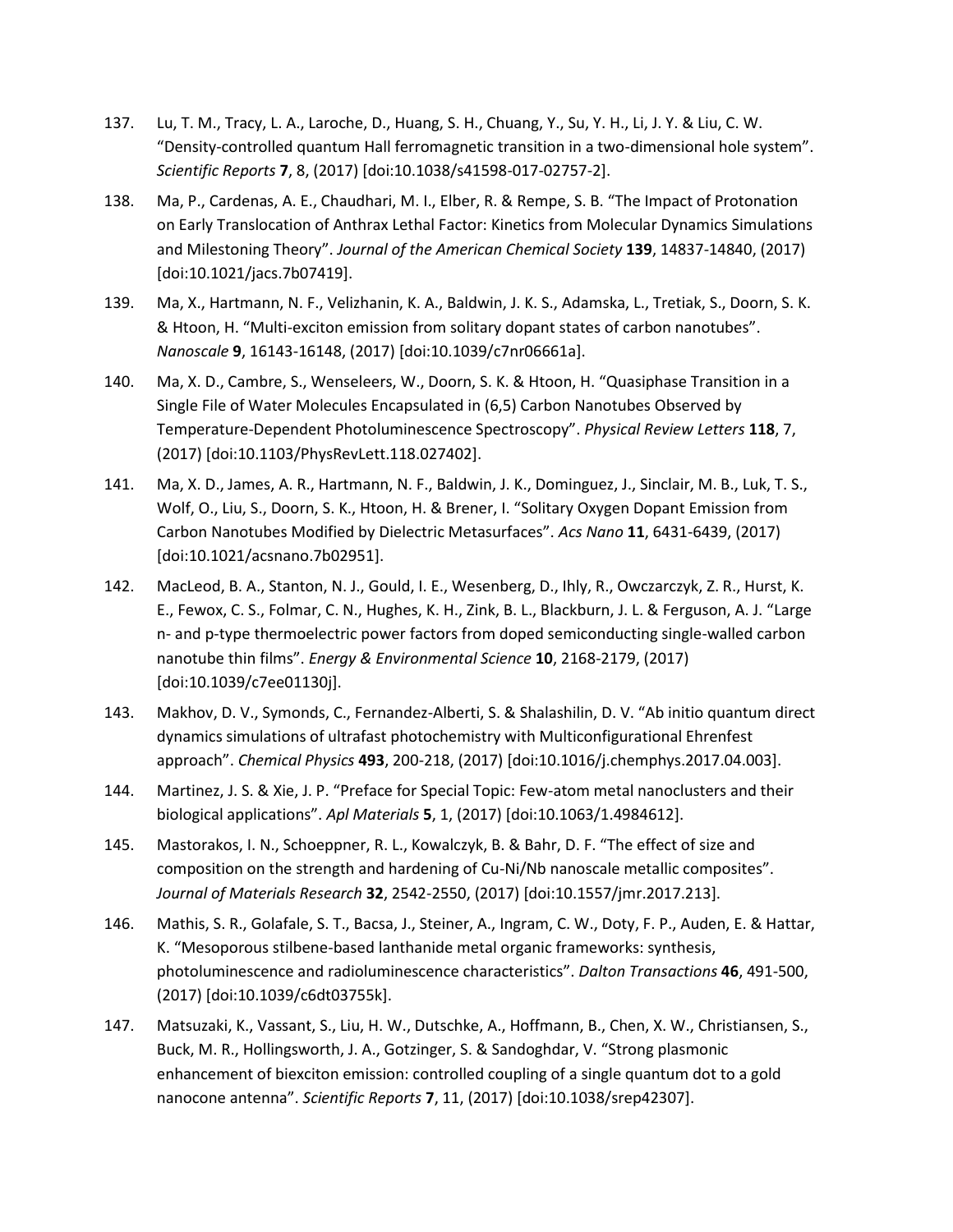- 148. McCue, I. & Demkowicz, M. J. "Alloy Design Criteria for Solid Metal Dealloying of Thin Films". *Jom* **69**, 2199-2205, (2017) [doi:10.1007/s11837-017-2571-8].
- 149. Melik-Gaykazyan, E. V., Shcherbakov, M. R., Shorokhov, A. S., Staude, I., Brener, I., Neshev, D. N., Kivshar, Y. S. & Fedyanin, A. A. "Third-harmonic generation from Mie-type resonances of isolated all-dielectric nanoparticles". *Philosophical Transactions of the Royal Society a-Mathematical Physical and Engineering Sciences* **375**, 9, (2017) [doi:10.1098/rsta.2016.0281].
- 150. Meng, D., Kumar, S. K., Grest, G. S., Mahynski, N. A. & Panagiotopoulos, A. Z. "Reentrant equilibrium disordering in nanoparticle-polymer mixtures". *Npj Computational Materials* **3**, 7, (2017) [doi:10.1038/s41524-016-0005-8].
- 151. Miller, R. A., So, H. Y., Chiamori, H. C., Dowling, K. M., Wang, Y. Q. & Senesky, D. G. "Grapheneenhanced gallium nitride ultraviolet photodetectors under 2 MeV proton irradiation". *Applied Physics Letters* **111**, 4, (2017) [doi:10.1063/1.5005797].
- 152. Mirzaei, B., Silva, J. R. G., Hayton, D., Groppi, C., Kao, T. Y., Hu, Q., Reno, J. L. & Gao, J. R. "8 beam local oscillator array at 4.7 THz generated by a phase grating and a quantum cascade laser". *Optics Express* **25**, 29587-29596, (2017) [doi:10.1364/oe.25.029587].
- 153. Mishra, N., Orfield, N. J., Wang, F., Hu, Z., Krishnamurthy, S., Malko, A. V., Casson, J. L., Htoon, H., Sykora, M. & Hollingsworth, J. A. "Using shape to turn off blinking for two-colour multiexciton emission in CdSe/CdS tetrapods". *Nature Communications* **8**, 9, (2017) [doi:10.1038/ncomms15083].
- 154. Mitra, S., Okawa, K., Sudheesh, S. K., Sasagawa, T., Zhu, J. X. & Chia, E. E. M. "Probing the superconducting gap symmetry of alpha-PdBi2: A penetration depth study". *Physical Review B* **95**, 5, (2017) [doi:10.1103/PhysRevB.95.134519].
- 155. Mitrofanov, O., Han, Z. H., Ding, F., Bozhevolnyi, S. I., Brener, I. & Reno, J. L. "Detection of internal fields in double-metal terahertz resonators". *Applied Physics Letters* **110**, 5, (2017) [doi:10.1063/1.4975802].
- 156. Monson, T. C., Stevens, T. E., Leger, J. L., Manson, J. L., Lovejoy, K. S., Newsham, A. L. & Del Sesto, R. E. "Unprecedented magnetic behaviour in lanthanide-based ionic liquids". *Chemical Communications* **53**, 11682-11685, (2017) [doi:10.1039/c7cc07060h].
- 157. Mozaffari, S., Li, W. H., Thompson, C., Ivanov, S., Seifert, S., Lee, B., Kovarik, L. & Karim, A. M. "Colloidal nanoparticle size control: experimental and kinetic modeling investigation of the ligand metal binding role in controlling the nucleation and growth kinetics". *Nanoscale* **9**, 13772-13785, (2017) [doi:10.1039/c7nr04101b].
- 158. Nami, M., Eller, R. F., Okur, S., Rishinaramangalam, A. K., Liu, S., Brener, I. & Feezell, D. F. "Tailoring the morphology and luminescence of GaN/InGaN core-shell nanowires using bottom-up selective-area epitaxy". *Nanotechnology* **28**, 11, (2017) [doi:10.1088/0957- 4484/28/2/025202].
- 159. Naranjo, G. A. & Peralta, X. G. "Lattice-induced modulators at terahertz frequencies". *Optics Letters* **42**, 4780-4783, (2017) [doi:10.1364/ol.42.004780].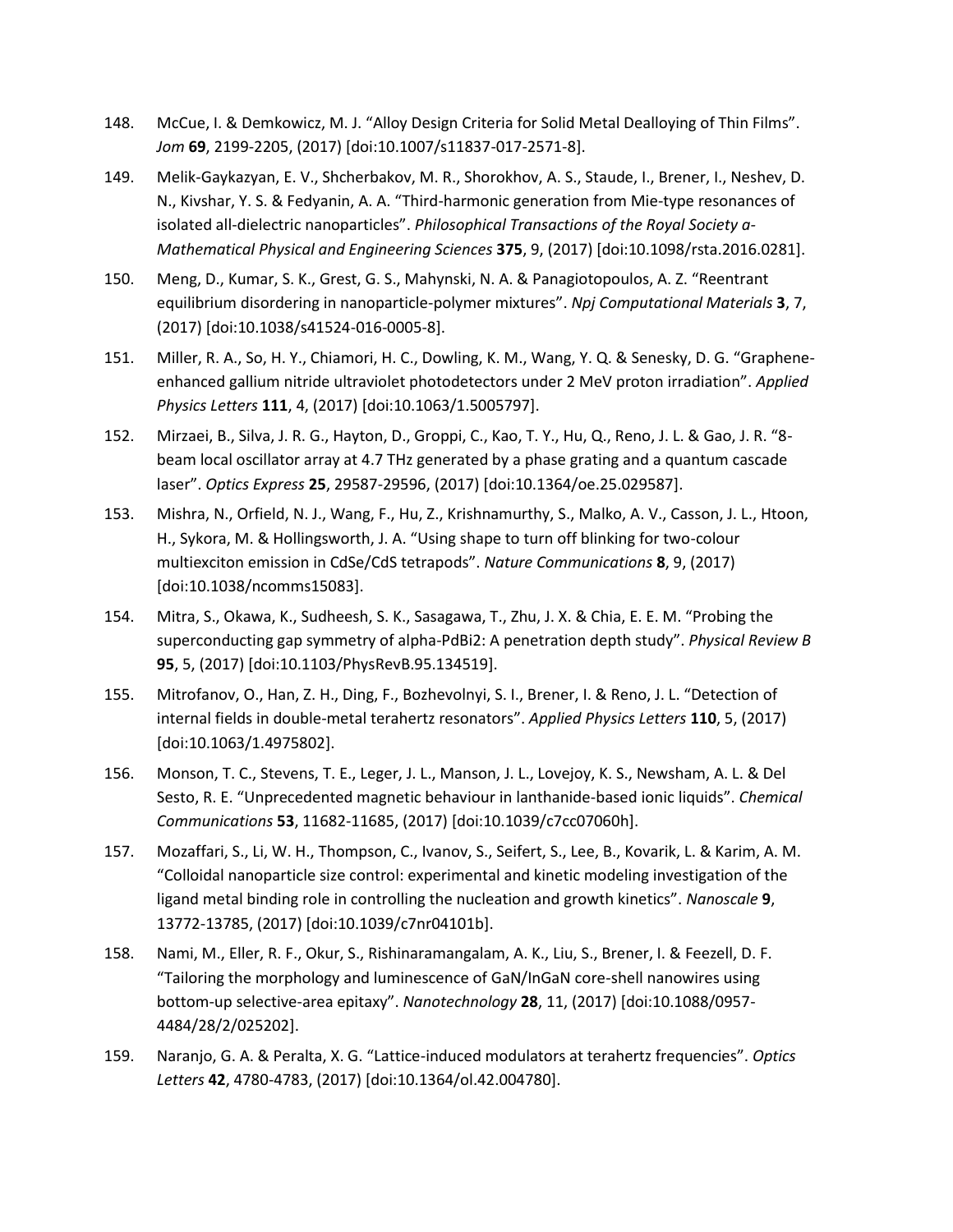- 160. Nelson, T., Fernandez-Alberti, S., Roitberg, A. E. & Tretiak, S. "Electronic Delocalization, Vibrational Dynamics, and Energy Transfer in Organic Chromophores". *Journal of Physical Chemistry Letters* **8**, 3020-3031, (2017) [doi:10.1021/acs.jpclett.7b00790].
- 161. Nizolek, T. J., Begley, M. R., McCabe, R. J., Avallone, J. T., Mara, N. A., Beyerlein, I. J. & Pollock, T. M. "Strain fields induced by kink band propagation in Cu-Nb nanolaminate composites". *Acta Materialia* **133**, 303-315, (2017) [doi:10.1016/j.actamat.2017.04.050].
- 162. Occena, J., Jen, T., Rizzi, E. E., Johnson, T. M., Horwath, J., Wang, Y. Q. & Goldman, R. S. "Bienhanced N incorporation in GaAsNBi alloys". *Applied Physics Letters* **110**, 5, (2017) [doi:10.1063/1.4984227].
- 163. Okur, S., Nami, M., Rishinaramangalam, A. K., Oh, S. H., DenBaars, S. P., Liu, S., Brener, I. & Feezell, D. F. "Internal quantum efficiency and carrier dynamics in semipolar (20(2)overbar(1)over-bar) InGaN/GaN light-emitting diodes". *Optics Express* **25**, 2178-2186, (2017) [doi:10.1364/oe.25.002178].
- 164. Oldani, N., Doorn, S. K., Tretiak, S. & Fernandez-Alberti, S. "Photoinduced dynamics in cycloparaphenylenes: planarization, electron-phonon coupling, localization and intra-ring migration of the electronic excitation". *Physical Chemistry Chemical Physics* **19**, 30914-30924, (2017) [doi:10.1039/c7cp06426h].
- 165. Orf, G. S., Collins, A. M., Niedzwiedzki, D. M., Tank, M., Thiel, V., Kell, A., Bryant, D. A., Montano, G. A. & Blankenship, R. E. "Polymer-Chlorosome Nanocomposites Consisting of Non-Native Combinations of Self-Assembling Bacteriochlorophylls". *Langmuir* **33**, 6427-6438, (2017) [doi:10.1021/acs.langmuir.7b01761].
- 166. Pacheco, J. L., Singh, M., Perry, D. L., Wendt, J. R., Ten Eyck, G., Manginell, R. P., Pluym, T., Luhman, D. R., Lilly, M. P., Carroll, M. S. & Bielejec, E. "Ion implantation for deterministic single atom devices". *Review of Scientific Instruments* **88**, 6, (2017) [doi:10.1063/1.5001520].
- 167. Parry, M., Komar, A., Hopkins, B., Campione, S., Liu, S., Miroshnichenko, A. E., Nogan, J., Sinclair, M. B., Brener, I. & Neshev, D. N. "Active tuning of high-Q dielectric metasurfaces". *Applied Physics Letters* **111**, 4, (2017) [doi:10.1063/1.4997301].
- 168. Pathak, S., Kalidindi, S. R., Weaver, J. S., Wang, Y. Q., Doerner, R. P. & Mara, N. A. "Probing nanoscale damage gradients in ion-irradiated metals using spherical nanoindentation". *Scientific Reports* **7**, 12, (2017) [doi:10.1038/s41598-017-12071-6].
- 169. Pathak, S., Velisavljevic, N., Baldwin, J. K., Jain, M., Zheng, S. J., Mara, N. A. & Beyerlein, I. J. "Strong, Ductile, and Thermally Stable bcc-Mg Nanolaminates". *Scientific Reports* **7**, 9, (2017) [doi:10.1038/s41598-017-08302-5].
- 170. Paul, J., Stevens, C. E., Zhang, H., Dey, P., McGinty, D., McGill, S. A., Smith, R. P., Reno, J. L., Turkowski, V., Perakis, I. E., Hilton, D. J. & Karaiskaj, D. "Coulomb-interaction induced coupling of Landau levels in intrinsic and modulation-doped quantum wells". *Physical Review B* **95**, 8, (2017) [doi:10.1103/PhysRevB.95.245314].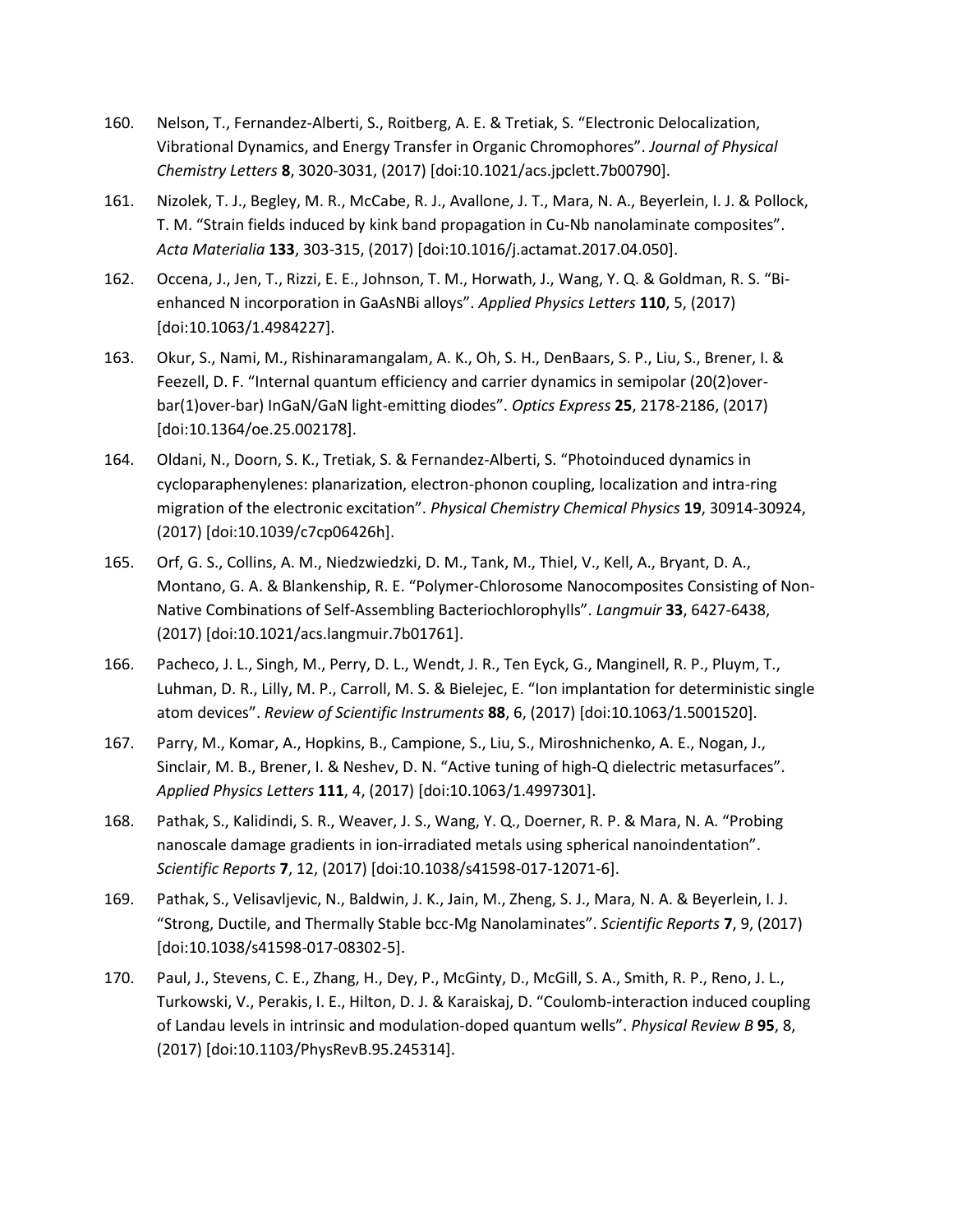- 171. Paxton, W. F., McAninch, P. T., Achyuthan, K. E., Shin, S. H. R. & Monteith, H. L. "Monitoring and modulating ion traffic in hybrid lipid/polymer vesicles". *Colloids and Surfaces B-Biointerfaces* **159**, 268-276, (2017) [doi:10.1016/j.colsurfb.2017.07.091].
- 172. Peer, A., Hu, Z. J., Singh, A., Hollingsworth, J. A., Biswas, R. & Htoon, H. "Photoluminescence Enhancement of CuInS2 Quantum Dots in Solution Coupled to Plasmonic Gold Nanocup Array". *Small* **13**, 8, (2017) [doi:10.1002/smll.201700660].
- 173. Pelzer, K. M., Vazquez-Mayagoitia, A., Ratcliff, L. E., Tretiak, S., Bair, R. A., Gray, S. K., Van Voorhis, T., Larsen, R. E. & Darling, S. B. "Molecular dynamics and charge transport in organic semiconductors: a classical approach to modeling electron transfer". *Chemical Science* **8**, 2597- 2609, (2017) [doi:10.1039/c6sc04547b].
- 174. Peters, B. L., Pike, D. Q., Rubinstein, M. & Grest, G. S. "Polymers at Liquid/Vapor Interface". *Acs Macro Letters* **6**, 1191-1195, (2017) [doi:10.1021/acsmacrolett.7b00466].
- 175. Peters, B. L., Salerno, K. M., Agrawal, A., Perahia, D. & Grest, G. S. "Coarse-Grained Modeling of Polyethylene Melts: Effect on Dynamics". *Journal of Chemical Theory and Computation* **13**, 2890-2896, (2017) [doi:10.1021/acs.jctc.7b00241].
- 176. Petta, J. R. "Atom-by-Atom Construction of a Quantum Device". *Acs Nano* **11**, 2382-2386, (2017) [doi:10.1021/acsnano.7b00850].
- 177. Pulavarthy, R., Wang, B. M., Hattar, K. & Haque, M. A. "Thermal conductivity of self-ion irradiated nanocrystalline zirconium thin films". *Thin Solid Films* **638**, 17-21, (2017) [doi:10.1016/j.tsf.2017.07.035].
- 178. Raichev, O. E., Hatke, A. T., Zudov, M. A. & Reno, J. L. "Bloch-Gruneisen nonlinearity of electron transport in GaAs/AlGaAs heterostructures". *Physical Review B* **96**, 5, (2017) [doi:10.1103/PhysRevB.96.081407].
- 179. Ramos, M., Nogan, J., Ortiz-Diaz, M., Enriquez-Carrejo, J. L., Rodriguez-Gonzalez, C. A., Mireles-Jr-Garcia, J., Ornelas, C. & Hurtado-Macias, A. "Mechanical properties of RF-sputtering MoS2 thin films". *Surface Topography-Metrology and Properties* **5**, 6, (2017) [doi:10.1088/2051- 672X/aa7421].
- 180. Roehling, J. D., Coughlin, D. R., Gibbs, J. W., Baldwin, J. K., Mertens, J. C. E., Campbell, G. H., Clarke, A. J. & McKeown, J. T. "Rapid solidification growth mode transitions in Al-Si alloys by dynamic transmission electron microscopy". *Acta Materialia* **131**, 22-30, (2017) [doi:10.1016/j.actamat.2017.03.061].
- 181. Sava Gallis, D. F., Rohwer, L. E. S., Rodriguez, M. A., Barnhart -Dailey, M. C., Butler, K. S., Luk, T. S., Timlin, J. A. & Chapman, K. W. "Multifunctional, Tunable Metal-Organic Framework Materials Platform for Bioimaging Applications". *Acs Applied Materials & Interfaces* **9**, 22268- 22277, (2017) [doi:10.1021/acsami.7b05859].
- 182. Schroder, T., Trusheim, M. E., Walsh, M., Li, L., Zheng, J., Schukraft, M., Sipahigil, A., Evans, R. E., Sukachev, D. D., Nguyen, C. T., Pacheco, J. L., Camacho, R. M., Bielejec, E. S., Lukin, M. D. & Englund, D. "Scalable focused ion beam creation of nearly lifetime-limited single quantum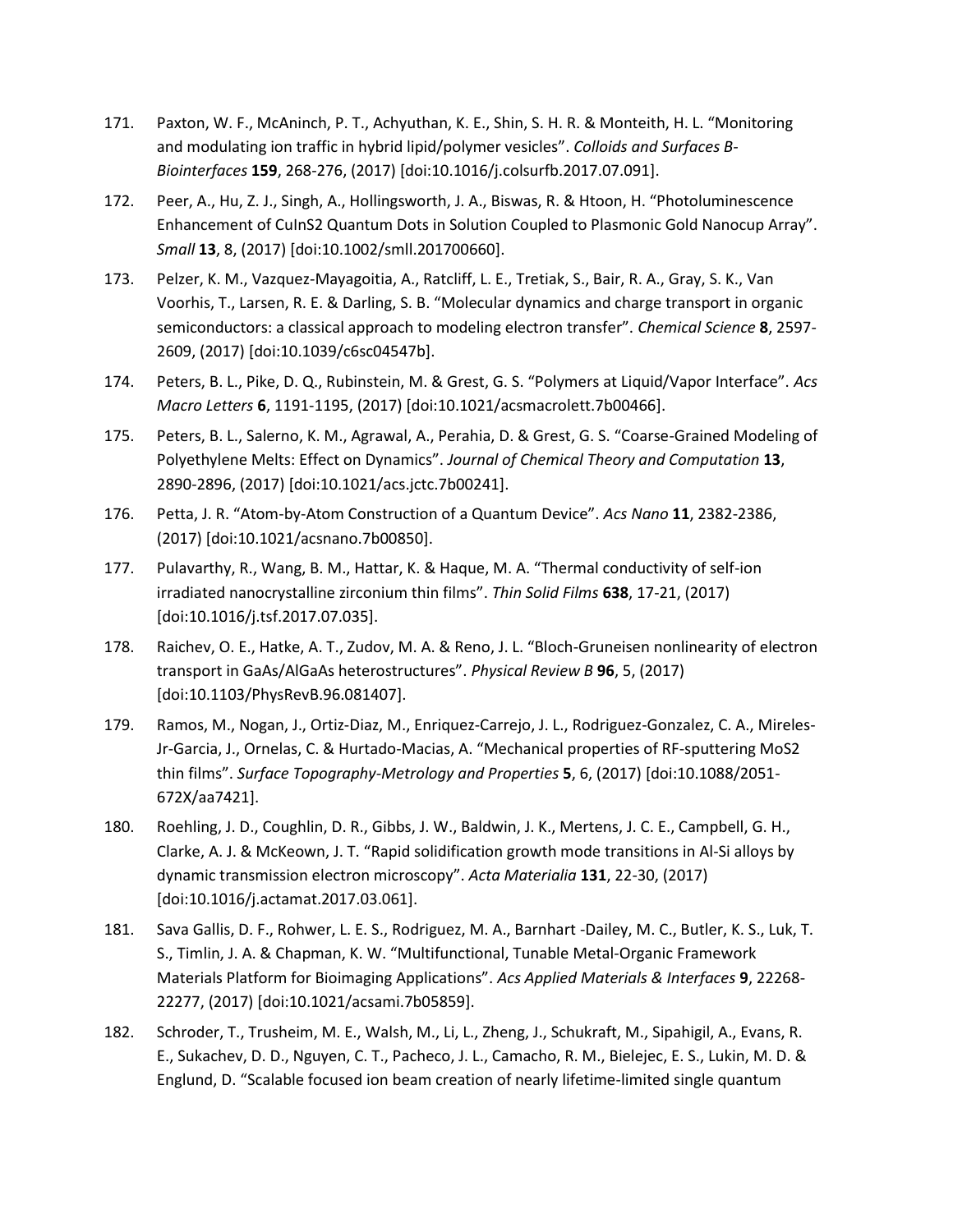emitters in diamond nanostructures". *Nature Communications* **8**, 1-7, (2017) [doi:10.1038/ncomms15376].

- 183. Scrymgeour, D. A., Baca, A., Fishgrab, K., Simonson, R. J., Marshall, M., Bussmann, E., Nakakura, C. Y., Anderson, M. & Misra, S. "Determining the resolution of scanning microwave impedance microscopy using atomic-precision buried donor structures". *Applied Surface Science* **423**, 1097-1102, (2017) [doi:10.1016/j.apsusc.2017.06.261].
- 184. Sharma, A., Gifford, B. J. & Kilina, S. "Tip Functionalization of Finite Single-Walled Carbon Nanotubes and Its Impact on the Ground and Excited State Electronic Structure". *Journal of Physical Chemistry C* **121**, 8601-8612, (2017) [doi:10.1021/acs.jpcc.7b00147].
- 185. Shcherbakov, M. R., Liu, S., Zubyuk, V. V., Vaskin, A., Vabishchevich, P. P., Keeler, G., Pertsch, T., Dolgova, T. V., Staude, I., Brener, I. & Fedyanin, A. A. "Ultrafast all-optical tuning of directgap semiconductor metasurfaces". *Nature Communications* **8**, 6, (2017) [doi:10.1038/s41467- 017-00019-3].
- 186. Shen, L. K., Wu, L., Sheng, Q., Ma, C. R., Zhang, Y., Lu, L., Ma, J., Bian, J. H., Yang, Y. D., Chen, A. P., Lu, X. L., Liu, M., Wang, H. & Jia, C. L. "Epitaxial Lift-Off of Centimeter-Scaled Spinel Ferrite Oxide Thin Films for Flexible Electronics". *Advanced Materials* **29**, 7, (2017) [doi:10.1002/adma.201702411].
- 187. Shojaee, S. A., Qi, Y., Wang, Y. Q., Mehner, A. & Lucca, D. A. "Microstructural evolution of ionirradiated sol-gel-derived thin films". *Journal of Materials Science* **52**, 12109-12120, (2017) [doi:10.1007/s10853-017-1386-x].
- 188. Shojaee, S. A., Qi, Y., Wang, Y. Q., Mehner, A. & Lucca, D. A. "Ion irradiation induced structural modifications and increase in elastic modulus of silica based thin films". *Scientific Reports* **7**, 13, (2017) [doi:10.1038/srep40100].
- 189. Sifain, A. E., Tadesse, L. F., Bjorgaard, J. A., Chavez, D. E., Prezhdo, O. V., Scharff, R. J. & Tretiak, S. "Cooperative enhancement of the nonlinear optical response in conjugated energetic materials: A TD-DFT study". *Journal of Chemical Physics* **146**, 8, (2017) [doi:10.1063/1.4978579].
- 190. Sinha, K., Zhang, Y. B., Jiang, X. Y., Wang, H. W., Wang, X., Zhang, X. Z., Ryan, P. J., Kim, J. W., Bowlan, J., Yarotski, D. A., Li, Y. L., DiChiara, A. D., Cheng, X. M., Wu, X. F. & Xu, X. S. "Effects of biaxial strain on the improper multiferroicity in h-LuFeO3 films studied using the restrained thermal expansion method". *Physical Review B* **95**, 6, (2017) [doi:10.1103/PhysRevB.95.094110].
- 191. Smith, B. E., Zhou, X. Z., Davis, E. J. & Pauzauskie, P. J. "Photothermal heating of nanoribbons". *Optical Engineering* **56**, 7, (2017) [doi:10.1117/1.oe.56.1.011111].
- 192. Smith, K. A., Savva, A. I., Deng, C. J., Wharry, J. P., Hwang, S., Su, D., Wang, Y. Q., Gong, J., Xu, T., Buttf, D. P. & Xiong, H. "Effects of proton irradiation on structural and electrochemical charge storage properties of TiO2 nanotube electrodes for lithium-ion batteries". *Journal of Materials Chemistry A* **5**, 11815-11824, (2017) [doi:10.1039/c7ta01026e].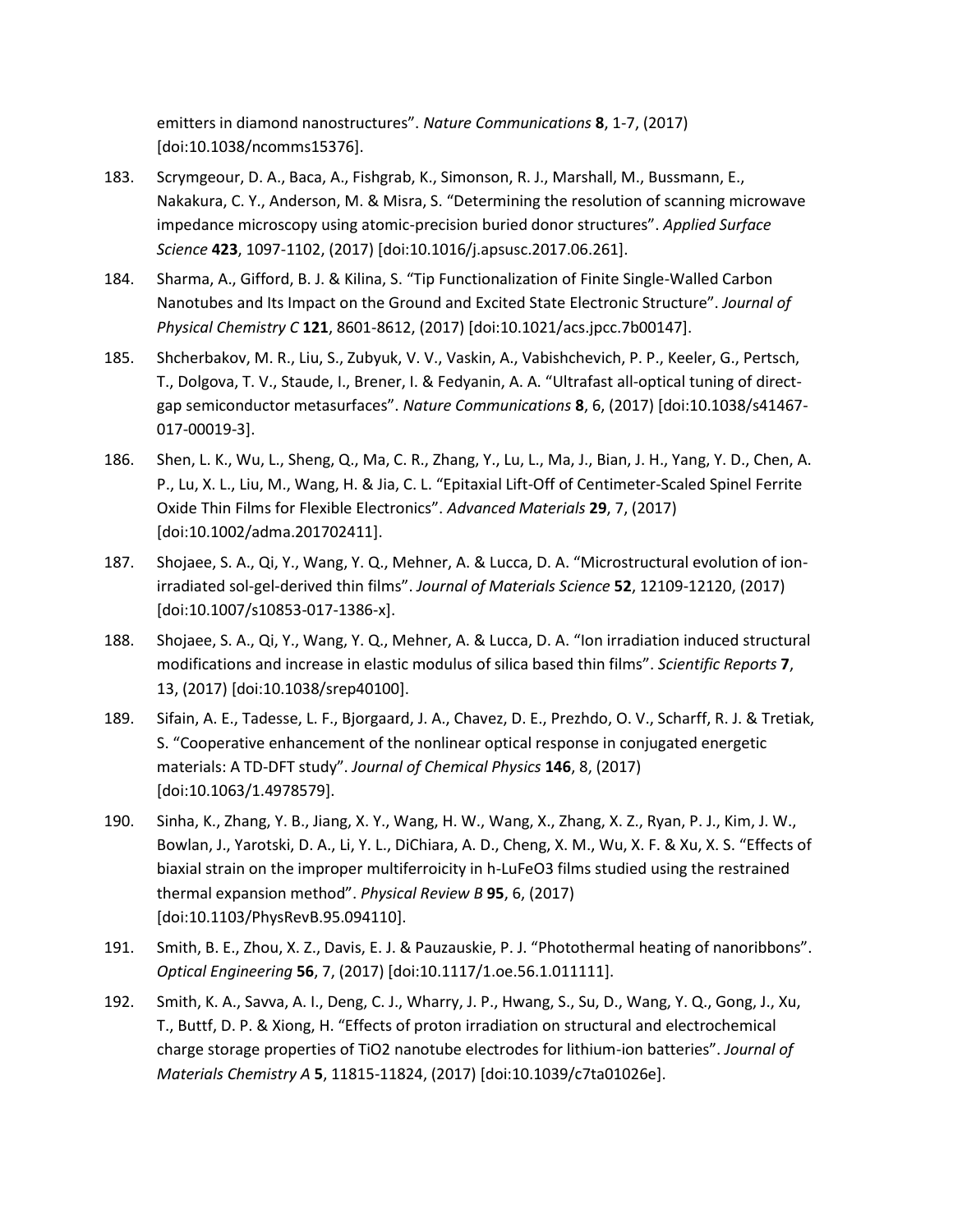- 193. Snel, J., Monclus, M. A., Castillo-Rodriguez, M., Mara, N., Beyerlein, I. J., Llorca, J. & Molina-Aldareguia, J. M. "Deformation Mechanism Map of Cu/Nb Nanoscale Metallic Multilayers as a Function of Temperature and Layer Thickness". *Jom* **69**, 2214-2226, (2017) [doi:10.1007/s11837-017-2533-1].
- 194. Soe, C. M. M., Stoumpos, C. C., Kepenekian, M., Traore, B., Tsai, H., Nie, W. Y., Wang, B. H., Katan, C., Seshadri, R., Mohite, A. D., Eyen, J., Marks, T. J. & Kanatzidis, M. G. "New Type of 2D Perovskites with Alternating Cations in the Interlayer Space, (C(NH2)(3))(CH3NH3)(n)PbnI3n+1: Structure, Properties, and Photovoltaic Performance". *Journal of the American Chemical Society* **139**, 16297-16309, (2017) [doi:10.1021/jacs.7b09096].
- 195. Stevens, M. J. "The long persistence length of model tubules". *Journal of Chemical Physics* **147**, 6, (2017) [doi:10.1063/1.4994913].
- 196. Stoumpos, C. C., Soe, C. M. M., Tsai, H., Nie, W. Y., Blancon, J. C., Cao, D. Y. H., Liu, F. Z., Traore, B., Katan, C., Even, J., Mohite, A. D. & Kanatzidis, M. G. "High Members of the 2D Ruddlesden-Popper Halide Perovskites: Synthesis, Optical Properties, andSolar Cellsof ( CH3( CH2)(3)NH3)(2)( CH3NH3)(4)Pb(5)I16". *Chem* **2**, 427-440, (2017) [doi:10.1016/j.chempr.2017.02.004].
- 197. Su, Q., Zhernenkov, M., Ding, H. P., Price, L., Haskel, D., Watkins, E. B., Majewski, J., Shao, L., Demkowicz, M. J. & Nastasi, M. "Reaction of amorphous/crystalline SiOC/Fe interfaces by thermal annealing". *Acta Materialia* **135**, 61-67, (2017) [doi:10.1016/j.actamat.2017.06.020].
- 198. Su, Y. H., Chuang, Y., Liu, C. Y., Li, J. Y. & Lu, T. M. "Effects of surface tunneling of twodimensional hole gases in undoped Ge/GeSi heterostructures". *Physical Review Materials* **1**, 6, (2017) [doi:10.1103/PhysRevMaterials.1.044601].
- 199. Tanaka, A., Choi, W., Chen, R. J. & Dayeh, S. A. "Si Complies with GaN to Overcome Thermal Mismatches for the Heteroepitaxy of Thick GaN on Si". *Advanced Materials* **29**, 6, (2017) [doi:10.1002/adma.201702557].
- 200. Tao, J., Vignale, G. & Zhu, J. "Geometric Derivation of the Stress Tensor of the Homogeneous Electron Gas". *Computation* **5**, 28, (2017) [doi:10.3390/computation5020028].
- 201. Tathavadekar, M., Krishnamurthy, S., Banerjee, A., Nagane, S., Gawli, Y., Suryawanshi, A., Bhat, S., Puthusseri, D., Mohite, A. D. & Ogale, S. "Low-dimensional hybrid perovskites as high performance anodes for alkali-ion batteries". *Journal of Materials Chemistry A* **5**, 18634-18642, (2017) [doi:10.1039/c7ta04529h].
- 202. Tay, Z. W., Hensley, D. W., Vreeland, E. C., Zheng, B. & Conolly, S. M. "The relaxation wall: experimental limits to improving MPI spatial resolution by increasing nanoparticle core size". *Biomedical Physics & Engineering Express* **3**, 035003, (2017) [doi:10.1088/2057-1976/aa6ab6].
- 203. Thompson, R. J., Siday, T., Glass, S., Luk, T. S., Reno, J. L., Brener, I. & Mitrofanov, O. "Optically thin hybrid cavity for terahertz photo-conductive detectors". *Applied Physics Letters* **110**, 5, (2017) [doi:10.1063/1.4974482].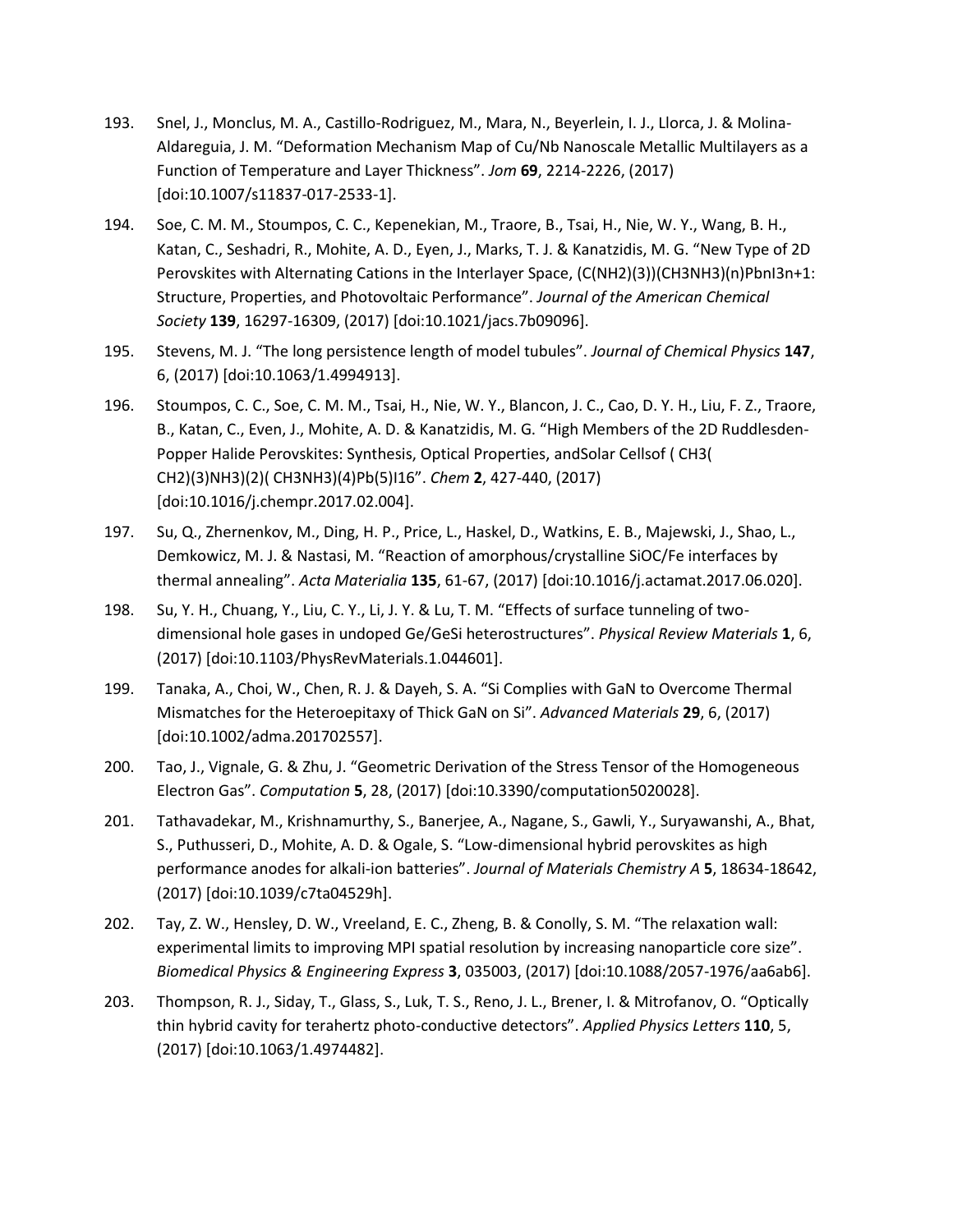- 204. Trigg, E. B., Stevens, M. J. & Winey, K. I. "Chain Folding Produces a Multilayered Morphology in a Precise Polymer: Simulations and Experiments". *Journal of the American Chemical Society* **139**, 3747-3755, (2017) [doi:10.1021/jacs.6b12817].
- 205. Tsai, H., Nie, W. Y., Lin, Y. H., Blancon, J. C., Tretiak, S., Even, J., Gupta, G., Ajayan, P. M. & Mohite, A. D. "Effect of Precursor Solution Aging on the Crystallinity and Photovoltaic Performance of Perovskite Solar Cells". *Advanced Energy Materials* **7**, 9, (2017) [doi:10.1002/aenm.201602159].
- 206. Tuan, Y., Kim, J. T., Liu, H. W. & Sandoghdar, V. "Levitated Plasmonic Nanoantennas in an Aqueous Environment". *Acs Nano* **11**, 7674-7678, (2017) [doi:10.1021/acsnano.7b03310].
- 207. Tynan, G. R., Doerner, R. P., Barton, J., Chen, R., Cui, S., Simmonds, M., Wang, Y., Weaver, J. S., Mara, N. & Pathak, S. "Deuterium retention and thermal conductivity in ion-beam displacement-damaged tungsten". *Nuclear Materials and Energy* **12**, 164-168, (2017) [doi:10.1016/j.nme.2017.03.024].
- 208. VanGordon, M. R., Gyawali, G., Rick, S. W. & Rempe, S. B. "Atomistic Study of Intramolecular Interactions in the Closed-State Channelrhodopsin Chimera, C1C2". *Biophysical Journal* **112**, 943-952, (2017) [doi:10.1016/j.bpj.2017.01.023].
- 209. Veith, G. M., Doucet, M., Sacci, R. L., Vacaliuc, B., Baldwin, J. K. & Browning, J. F. "Determination of the Solid Electrolyte Interphase Structure Grown on a Silicon Electrode Using a Fluoroethylene Carbonate Additive". *Scientific Reports* **7**, 15, (2017) [doi:10.1038/s41598-017-06555-8].
- 210. Vetterick, G. A., Gruber, J., Suri, P. K., Baldwin, J. K., Kirk, M. A., Baldo, P., Wang, Y. Q., Misra, A., Tucker, G. J. & Taheri, M. L. "Achieving Radiation Tolerance through Non-Equilibrium Grain Boundary Structures". *Scientific Reports* **7**, 9, (2017) [doi:10.1038/s41598-017-12407-2].
- 211. Vogel, D. J., Kryjevski, A., Inerbaev, T. & Kilin, D. S. "Photoinduced Single- and Multiple-Electron Dynamics Processes Enhanced by Quantum Confinement in Lead Halide Perovskite Quantum Dots". *Journal of Physical Chemistry Letters* **8**, 3032-3039, (2017) [doi:10.1021/acs.jpclett.6b03048].
- 212. Wang, B. M., Haque, M. A., Tomar, V. & Hattar, K. "Self-ion irradiation effects on mechanical properties of nanocrystalline zirconium films". *Mrs Communications* **7**, 595-600, (2017) [doi:10.1557/mrc.2017.51].
- 213. Wang, X. B., Cheng, L., Wu, Y., Zhu, D. P., Wang, L., Zhu, J. X., Yang, H. & Chia, E. E. M. "Topological-insulator-based terahertz modulator". *Scientific Reports* **7**, 7, (2017) [doi:10.1038/s41598-017-13701-9].
- 214. Wang, Z. W., Xue, Z. Y., Zhang, M., Wang, Y. Q., Xie, X. M., Chu, P. K., Zhou, P., Di, Z. F. & Wang, X. "Germanium-Assisted Direct Growth of Graphene on Arbitrary Dielectric Substrates for Heating Devices". *Small* **13**, 8, (2017) [doi:10.1002/smll.201700929].
- 215. Ward, D. R., Marshall, M. T., Campbell, D. M., Lu, T. M., Koepke, J. C., Scrymgeour, D. A., Bussmann, E. & Misra, S. "All-optical lithography process for contacting nanometer precision donor devices". *Applied Physics Letters* **111**, 5, (2017) [doi:10.1063/1.4998639].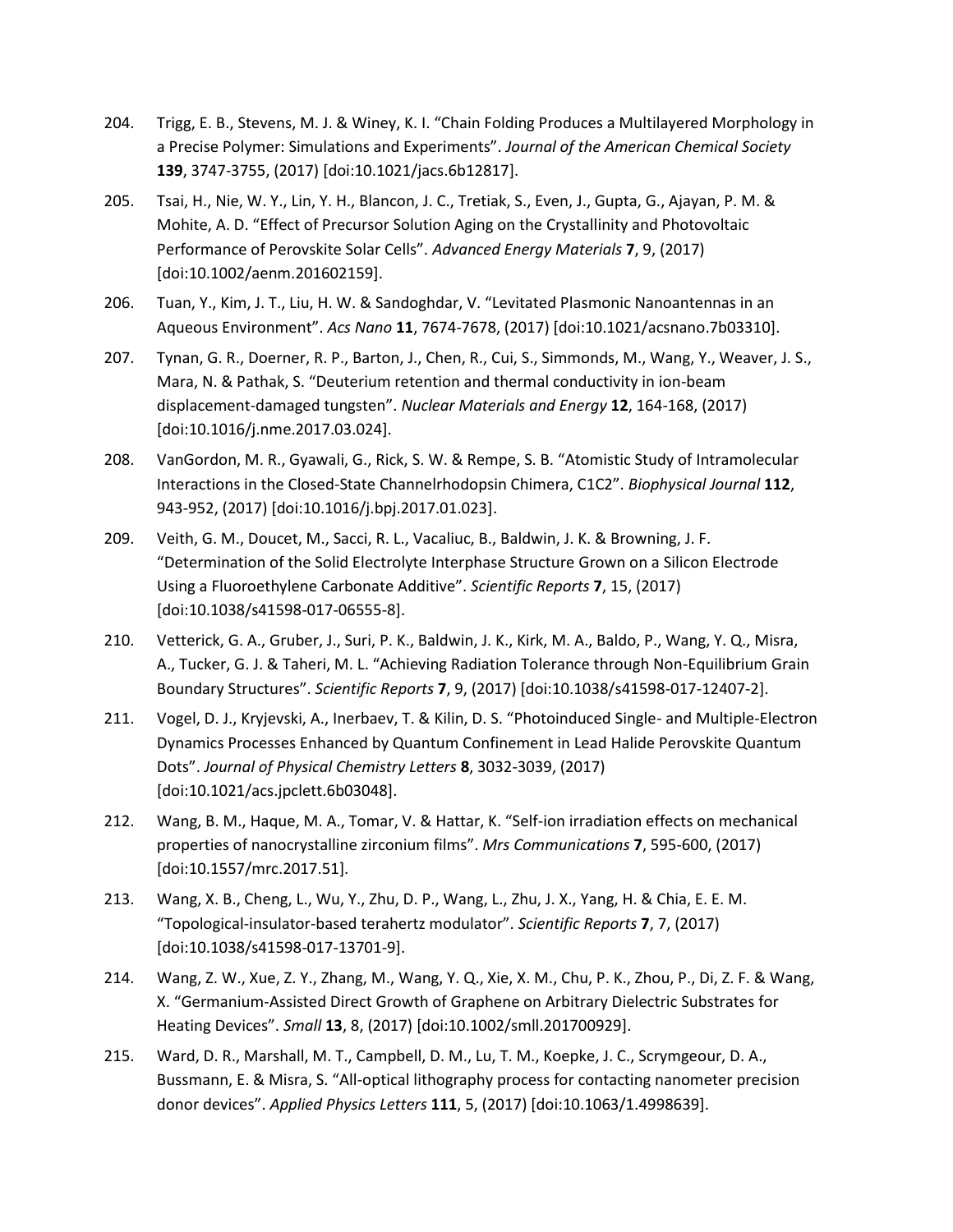- 216. Watkins, E. B., Velizhanin, K. A., Dattelbaum, D. M., Gustavsen, R. L., Aslam, T. D., Podlesak, D. W., Huber, R. C., Firestone, M. A., Ringstrand, B. S., Willey, T. M., Bagge-Hansen, M., Hodgin, R., Lauderbach, L., van Buuren, T., Sinclair, N., Rigg, P. A., Seifert, S. & Gog, T. "Evolution of Carbon Clusters in the Detonation Products of the Triaminotrinitrobenzene (TATB)-Based Explosive PBX 9502". *Journal of Physical Chemistry C* **121**, 23129-23140, (2017) [doi:10.1021/acs.jpcc.7b05637].
- 217. Watt, J., Bleier, G. C., Austin, M. J., Ivanov, S. A. & Huber, D. L. "Non-volatile iron carbonyls as versatile precursors for the synthesis of iron-containing nanoparticles". *Nanoscale* **9**, 6632- 6637, (2017) [doi:10.1039/c7nr01028a].
- 218. Watt, J., Kotula, P. G. & Huber, D. L. "Magnetically Recoverable Pd/Fe3O4 Core-Shell Nanowire Clusters with Increased Hydrogenation Activity". *Chempluschem* **82**, 347-351, (2017) [doi:10.1002/cplu.201700009].
- 219. Weaver, J. S., Pathak, S., Reichardt, A., Vo, H. T., Maloy, S. A., Hosemann, P. & Mara, N. A. "Spherical nanoindentation of proton irradiated 304 stainless steel: A comparison of small scale mechanical test techniques for measuring irradiation hardening". *Journal of Nuclear Materials* **493**, 368-379, (2017) [doi:10.1016/j.jnucmat.2017.06.031].
- 220. Wesenberg, D., Liu, T., Balzar, D., Wu, M. Z. & Zink, B. L. "Long-distance spin transport in a disordered magnetic insulator". *Nature Physics* **13**, 987-+, (2017) [doi:10.1038/nphys4175].
- 221. Wijesinghe, S., Maskey, S., Perahia, D. & Grest, G. S. "Luminescent tunable polydots: Charge effects in confined geometry". *Journal of Chemical Physics* **146**, 6, (2017) [doi:10.1063/1.4990506].
- 222. Wilkinson, T. M., Wu, D., Musselman, M. A., Li, N., Mara, N. & Packard, C. E. "Mechanical behavior of rare-earth orthophosphates near the monazite/xenotime boundary characterized by nanoindentation". *Materials Science and Engineering a-Structural Materials Properties Microstructure and Processing* **691**, 203-210, (2017) [doi:10.1016/j.msea.2017.03.041].
- 223. Wolf, O., Campione, S., Yang, Y. M. & Brener, I. "Multipolar second harmonic generation in a symmetric nonlinear metamaterial". *Scientific Reports* **7**, 7, (2017) [doi:10.1038/s41598-017- 08039-1].
- 224. Wu, C. Z., Jin, Y., Reno, J. L. & Kumar, S. "Large static tuning of narrow-beam terahertz plasmonic lasers operating at 78 K". *Apl Photonics* **2**, 9, (2017) [doi:10.1063/1.4972127].
- 225. Xiong, J., Lei, T. Y., Chu, J. W., Yang, C., Wei, J. K., Zhuo, M. J., Choi, E. M., Tao, B. W., Zhang, W. L., Wang, Y. Q. & Li, Y. R. "Ferromagnetic-Antiferromagnetic Coupling by Distortion of Fe/Mn Oxygen Octahedrons in (BiFeO3)(m)(La0.7Sr0.3MnO3)(n) Superlattices". *Small* **13**, 7, (2017) [doi:10.1002/smll.201700107].
- 226. Xu, B., Dai, Y. M., Zhao, L. X., Wang, K., Yang, R., Zhang, W., Liu, J. Y., Xiao, H., Chen, G. F., Trugman, S. A., Zhu, J. X., Taylor, A. J., Yarotski, D. A., Prasankumar, R. P. & Qiu, X. G. "Temperature-tunable Fano resonance induced by strong coupling between Weyl fermions and phonons in TaAs". *Nature Communications* **8**, 6, (2017) [doi:10.1038/ncomms14933].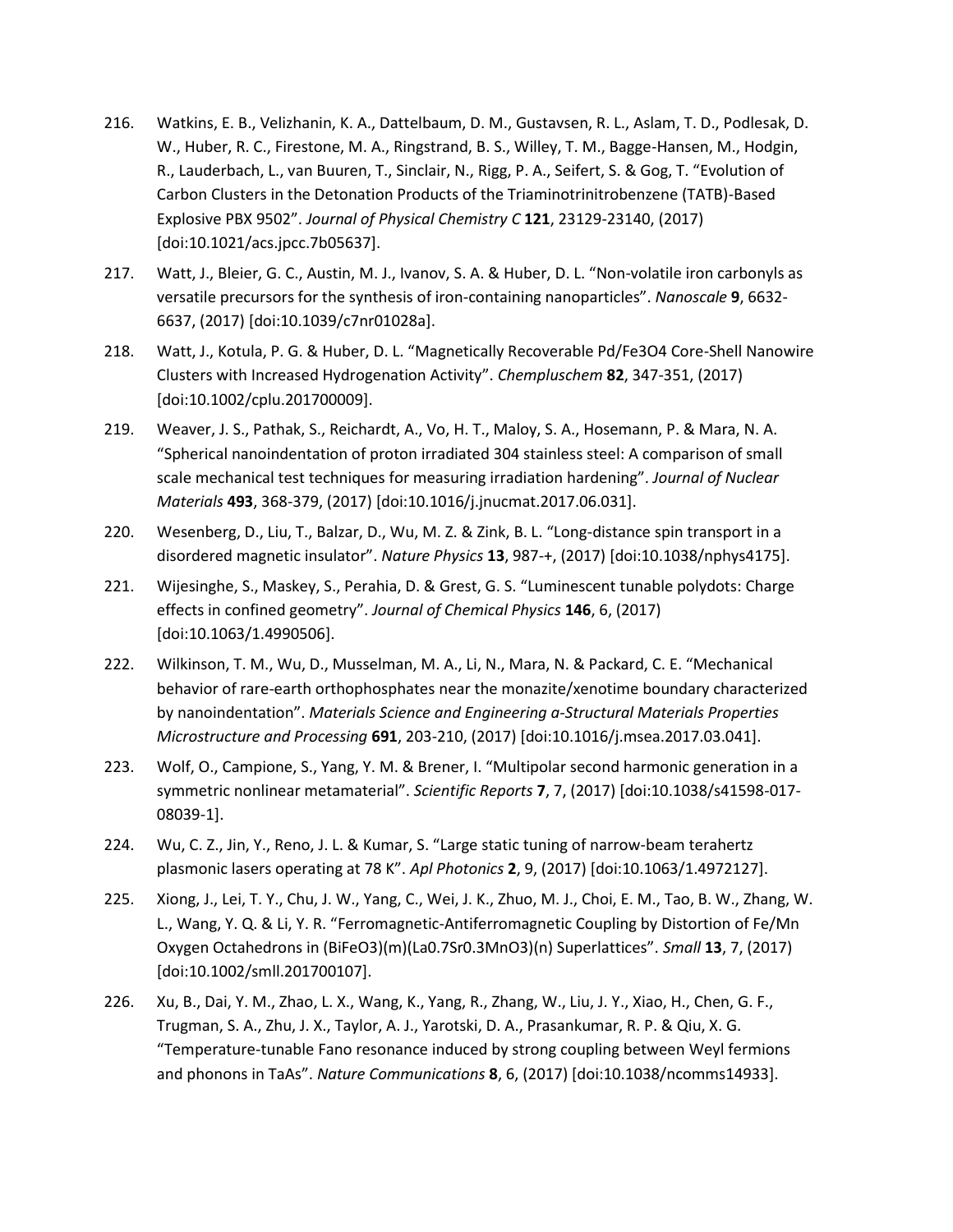- 227. Xu, L. Y., Chen, D. G., Curwen, C. A., Memarian, M., Reno, J. L., Itoh, T. & Williams, B. S. "Metasurface quantum-cascade laser with electrically switchable polarization". *Optica* **4**, 468- 475, (2017) [doi:10.1364/optica.4.000468].
- 228. Xu, L. Y., Curwen, C. A., Chen, D. G., Reno, J. L., Itoh, T. & Williams, B. S. "Terahertz Metasurface Quantum-Cascade VECSELs: Theory and Performance". *Ieee Journal of Selected Topics in Quantum Electronics* **23**, 12, (2017) [doi:10.1109/jstqe.2017.2693024].
- 229. Xu, L. Y., Curwen, C. A., Reno, J. L. & Williams, B. S. "High performance terahertz metasurface quantum-cascade VECSEL with an intra-cryostat cavity". *Applied Physics Letters* **111**, 5, (2017) [doi:10.1063/1.4993600].
- 230. Yan, Z. B., Liu, Z. R., Xia, M., Efimov, A. & Xie, Y. H. "Broadband surface-enhanced coherent anti-Stokes Raman spectroscopy with high spectral resolution". *Journal of Raman Spectroscopy* **48**, 935-942, (2017) [doi:10.1002/jrs.5165].
- 231. Yang, C., Paxton, A. H., Newell, T. C., Lu, C. A. & Kaspi, R. "On-chip unstable resonator cavity GaSb-based quantum well lasers". *Journal of Applied Physics* **121**, 4, (2017) [doi:10.1063/1.4980028].
- 232. Yang, D. Y., Xia, Y., Wen, J., Liang, J. J., Mu, P. C., Wang, Z. G., Li, Y. H. & Wang, Y. Q. "Role of ion species in radiation effects of Lu2Ti2O7 pyrochlore". *Journal of Alloys and Compounds* **693**, 565-572, (2017) [doi:10.1016/j.jallcom.2016.09.227].
- 233. Yang, L. X., Zheng, S. J., Zhou, Y. T., Zhang, J., Wang, Y. Q., Jiang, C. B., Mara, N. A., Beyerlein, I. J. & Ma, X. L. "Effects of He radiation on cavity distribution and hardness of bulk nanolayered Cu-Nb composites". *Journal of Nuclear Materials* **487**, 311-316, (2017) [doi:10.1016/j.jnucmat.2017.02.022].
- 234. Yang, W. C., Xie, Y. T., Zhu, W. K., Park, K., Chen, A. P., Losovyj, Y., Li, Z., Liu, H. M., Starr, M., Acosta, J. A., Tao, C. G., Li, N., Jia, Q. X., Heremans, J. J. & Zhang, S. X. "Epitaxial thin films of pyrochlore iridate Bi2+xIr2-yO7-delta: structure, defects and transport properties". *Scientific Reports* **7**, 11, (2017) [doi:10.1038/s41598-017-06785-w].
- 235. Yang, Y., Burghoff, D., Reno, J. & Hu, Q. "Achieving comb formation over the entire lasing range of quantum cascade lasers". *Optics Letters* **42**, 3888-3891, (2017) [doi:10.1364/ol.42.003888].
- 236. Yang, Y. M., Kamaraju, N., Campione, S., Liu, S., Reno, J. L., Sinclair, M. B., Prasankumar, R. P. & Brener, I. "Transient GaAs Plasmonic Metasurfaces at Terahertz Frequencies". *ACS Photonics* **4**, 15-21, (2017) [doi:10.1021/acsphotonics.6b00735].
- 237. Yang, Y. M., Kelley, K., Sachet, E., Campione, S., Luk, T. S., Maria, J. P., Sinclair, M. B. & Brener, I. "Femtosecond optical polarization switching using a cadmium oxide-based perfect absorber". *Nature Photonics* **11**, 390-+, (2017) [doi:10.1038/nphoton.2017.64].
- 238. Yitamben, E. N., Butera, R. E., Swartzentruber, B. S., Simonson, R. J., Misra, S., Carroll, M. S. & Bussmann, E. "Heterogeneous nucleation of pits via step pinning during Si(100) homoepitaxy". *New Journal of Physics* **19**, 11, (2017) [doi:10.1088/1367-2630/aa9397].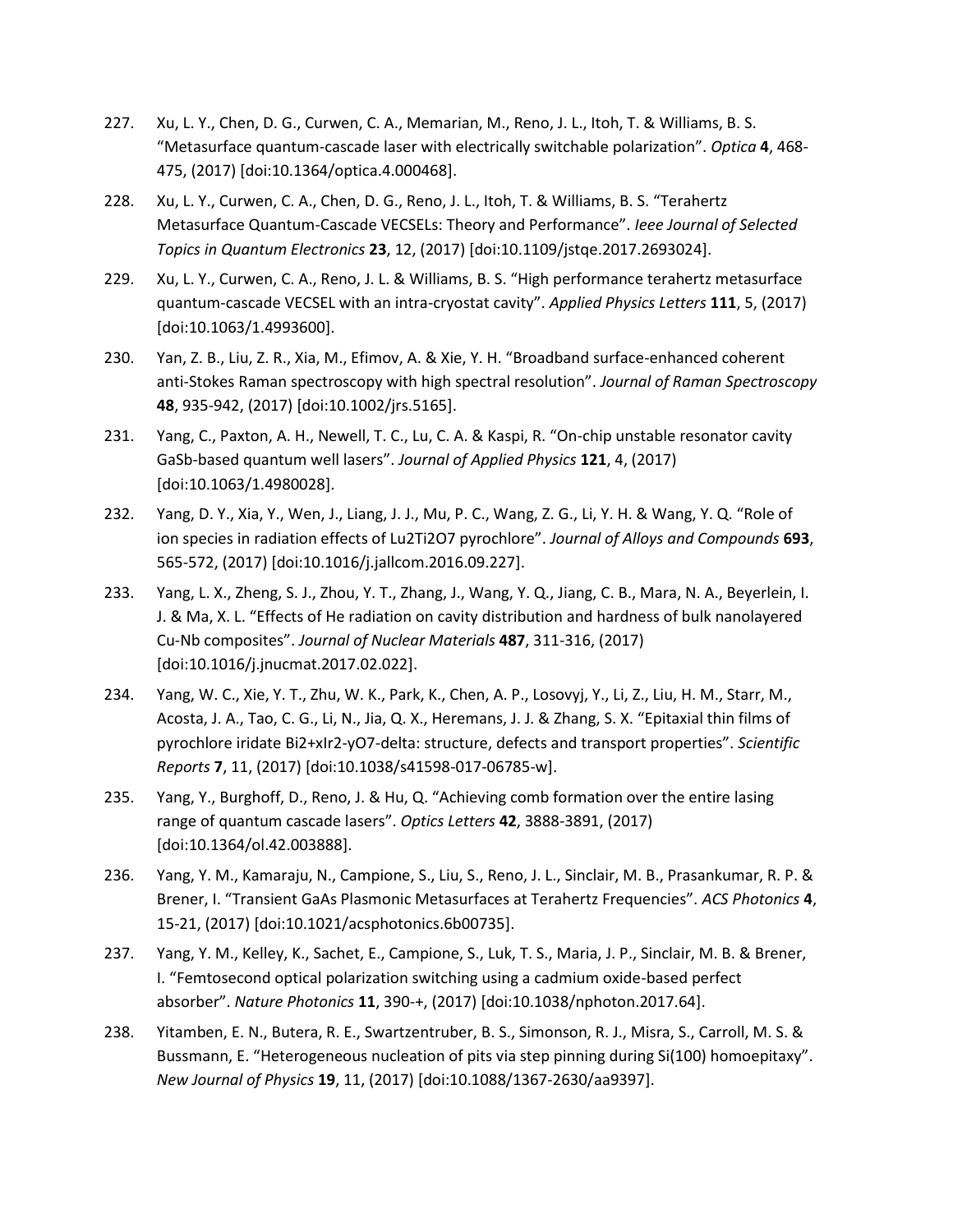- 239. Yoo, J., Ahmed, T., Tang, W., Kim, Y. J., Hong, Y. J., Lee, C. H. & Yi, G. C. "Single crystalline ZnO radial homojunction light-emitting diodes fabricated by metalorganic chemical vapour deposition". *Nanotechnology* **28**, 9, (2017) [doi:10.1088/1361-6528/aa7ec5].
- 240. Yu, I. S., Cheng, H. E., Chang, C. C., Lin, Y. W., Chen, H. T., Wang, Y. C. & Yang, Z. P. "Substrateinsensitive atomic layer deposition of plasmonic titanium nitride films". *Optical Materials Express* **7**, 777-784, (2017) [doi:10.1364/ome.7.000777].
- 241. Zamudio, M. E., Behzadirad, M., Christodoulou, C. & Busani, T. "Optimization of AZO films for integrating optically transparent antennas with photovoltaics". *Applied Physics Letters* **110**, 4, (2017) [doi:10.1063/1.4985296].
- 242. Zarassi, A., Su, Z., Danon, J., Schwenderling, J., Hocevar, M., Nguyen, B. M., Yoo, J., Dayeh, S. A. & Frolov, S. M. "Magnetic field evolution of spin blockade in Ge/Si nanowire double quantum dots". *Physical Review B* **95**, 7, (2017) [doi:10.1103/PhysRevB.95.155416].
- 243. Zeng, J. W., Luk, T. S., Gao, J. & Yang, X. D. "Structured light generation by magnetic metamaterial half-wave plates at visible wavelength". *Journal of Optics* **19**, 9, (2017) [doi:10.1088/2040-8986/aa95dc].
- 244. Zeng, J. W., Luk, T. S., Gao, J. & Yang, X. D. "Spiraling Light with Magnetic Metamaterial Quarter-Wave Turbines". *Scientific Reports* **7**, 12, (2017) [doi:10.1038/s41598-017-12143-7].
- 245. Zeng, T. S., Zhu, W., Zhu, J. X. & Sheng, D. N. "Nature of continuous phase transitions in interacting topological insulators". *Physical Review B* **96**, 7, (2017) [doi:10.1103/PhysRevB.96.195118].
- 246. Zhang, H. Y., Zhang, X. Q. Y., Cao, Y. Y., Zeng, B. B., Zhou, M. D. & Zhang, Y. P. "Tunable terahertz electromagnetically induced transparency based on a complementary graphene metamaterial". *Materials Research Express* **4**, 9, (2017) [doi:10.1088/2053-1591/aa5374].
- 247. Zhang, Y., Shen, L. K., Liu, M., Li, X., Lu, X. L., Lu, L., Ma, C. R., You, C. Y., Chen, A. P., Huang, C. W., Chen, L., Alexe, M. & Jia, C. L. "Flexible Quasi-Two-Dimensional CoFe2O4 Epitaxial Thin Films for Continuous Strain Tuning of Magnetic Properties". *Acs Nano* **11**, 8002-8009, (2017) [doi:10.1021/acsnano.7b02637].
- 248. Zhao, D. M., Skelton, J. M., Hu, H. W., La-o-Vorakiat, C., Zhu, J. X., Marcus, R. A., Michel-Beyerle, M. E., Lam, Y. M., Walsh, A. & Chia, E. E. M. "Low-frequency optical phonon modes and carrier mobility in the halide perovskite CH3NH3PbBr3 using terahertz time-domain spectroscopy". *Applied Physics Letters* **111**, 5, (2017) [doi:10.1063/1.4993524].
- 249. Zheng, F. L., Fernandez-Alberti, S., Tretiak, S. & Zhao, Y. "Photoinduced Intra- and Intermolecular Energy Transfer in Chlorophyll a Dimer". *Journal of Physical Chemistry B* **121**, 5331-5339, (2017) [doi:10.1021/acs.jpcb.7b02021].
- 250. Zhong, L., Liu, Y., Han, W. Q., Huang, J. Y. & Mao, S. X. "In Situ Observation of Single-Phase Lithium Intercalation in Sub-25-nm Nanoparticles". *Advanced Materials* **29**, 9, (2017) [doi:10.1002/adma.201700236].